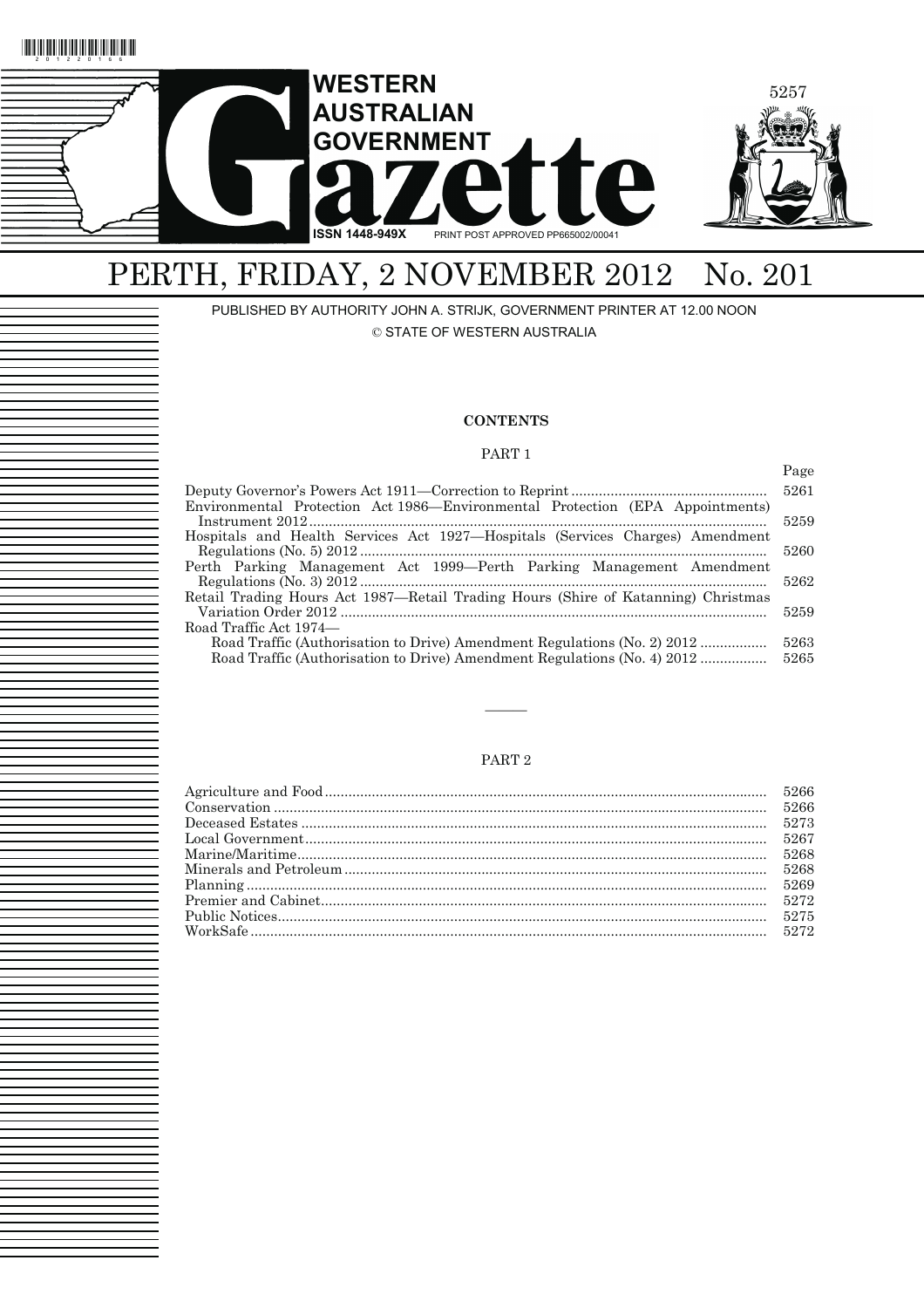## **IMPORTANT COPYRIGHT NOTICE**

© State of Western Australia

This work is copyright. Apart from any use as permitted under the *Copyright Act 1968*, no part may be reproduced by any process without written permission from the Attorney General for Western Australia. Inquiries in the first instance should be directed to the Government Printer, State Law Publisher, 10 William St, Perth 6000.

## **PUBLISHING DETAILS**

The Western Australian *Government Gazette* is published by State Law Publisher for the State of Western Australia on Tuesday and Friday of each week unless disrupted by Public Holidays or unforeseen circumstances.

Special *Government Gazettes* containing notices of an urgent or particular nature are published periodically.

The following guidelines should be followed to ensure publication in the *Government Gazette*.

- Material submitted to the Executive Council prior to gazettal will require a copy of the signed Executive Council Minute Paper and in some cases the Parliamentary Counsel's Certificate.
- Copy must be lodged with the Sales and Editorial Section, State Law Publisher no later than 12 noon on Wednesday (Friday edition) or 12 noon on Friday (Tuesday edition).

Delivery address: State Law Publisher Ground Floor, 10 William St. Perth, 6000 Telephone: 6552 6000 Fax: 9321 7536

- Inquiries regarding publication of notices can be directed to the Editor on (08) 6552 6010.
- Lengthy or complicated notices should be forwarded early to allow for preparation. Failure to observe this request could result in the notice being held over.

If it is necessary through isolation or urgency to fax copy, confirmation is not required by post. *If original copy is forwarded later and published, the cost will be borne by the advertiser.* 

# **ADVERTISING RATES AND PAYMENTS**

EFFECTIVE FROM 1 JULY 2012 (Prices include GST).

Deceased Estate notices, (per estate)—\$28.75

Articles in Public Notices Section—\$66.80 minimum charge (except items of an exceptionally large nature. In these instances arrangements will be made for pricing the notice at time of lodging).

All other Notices

Per Column Centimetre—\$13.35

Bulk Notices—\$244.70 per page

Clients who have an account will only be invoiced for charges over \$50.

For charges under \$50, clients will need to supply credit card details at time of lodging notice (i.e. notice under 4cm would not be invoiced).

Clients without an account will need to supply credit card details or pay at time of lodging the notice.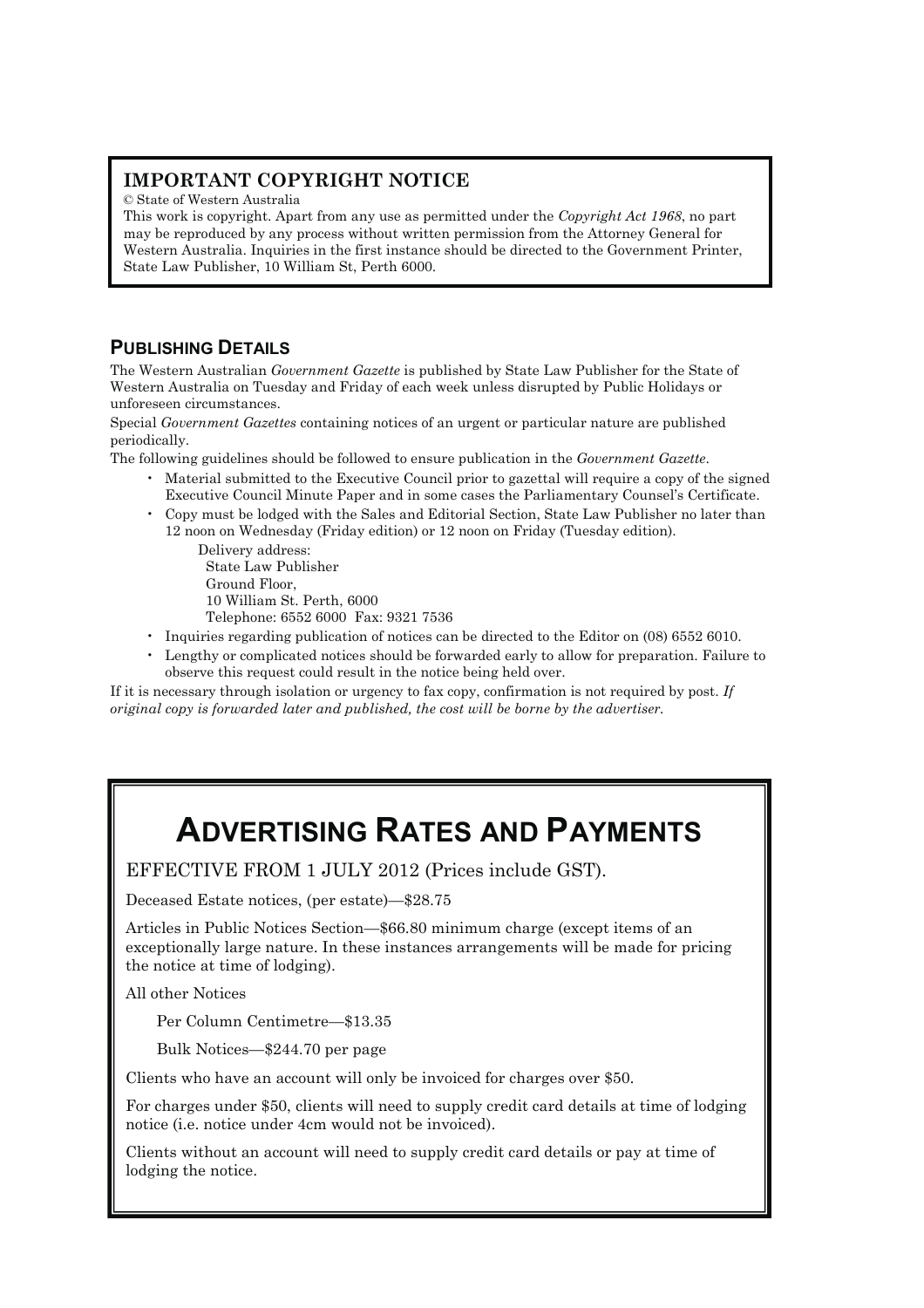## **— PART 1 —**

## **CONSUMER PROTECTION**

**CP301\*** 

#### **RETAIL TRADING HOURS ACT 1987**

RETAIL TRADING HOURS (SHIRE OF KATANNING) CHRISTMAS VARIATION ORDER 2012

Made by the Minister for Commerce under section 12E of the Act.

#### **1. Citation**

This order is the *Retail Trading Hours (Shire of Katanning) Christmas Variation Order 2012.* 

#### **2. Commencement**

This order comes into operation as follows—

- (a) clauses 1 and 2—on the day on which this order is published in the *Gazette*;
- (b) the rest of the order—on the day after that day.

#### **3. Variation of retail trading hours: December 2012**

General retail shops within the Shire of Katanning are authorised to be open at times when the shops would otherwise be required to be closed—

- (a) on a day specified in the Table; and
- (b) during the hours specified for that day in the Table.

#### **Table**

| Sunday 16 December 2012 | from 10.00 am until $\overline{4.00 \text{ pm}}$ |
|-------------------------|--------------------------------------------------|
| Sunday 23 December 2012 | from 10.00 am until $\overline{4.00 \text{ pm}}$ |

SIMON O'BRIEN, Minister for Commerce.

## **ENVIRONMENT**

**EV301\*** 

Environmental Protection Act 1986

## **Environmental Protection (EPA Appointments) Instrument 2012**

Made by the Governor in Executive Council.

### **1. Citation**

 This instrument is the *Environmental Protection (EPA Appointments) Instrument 2012*.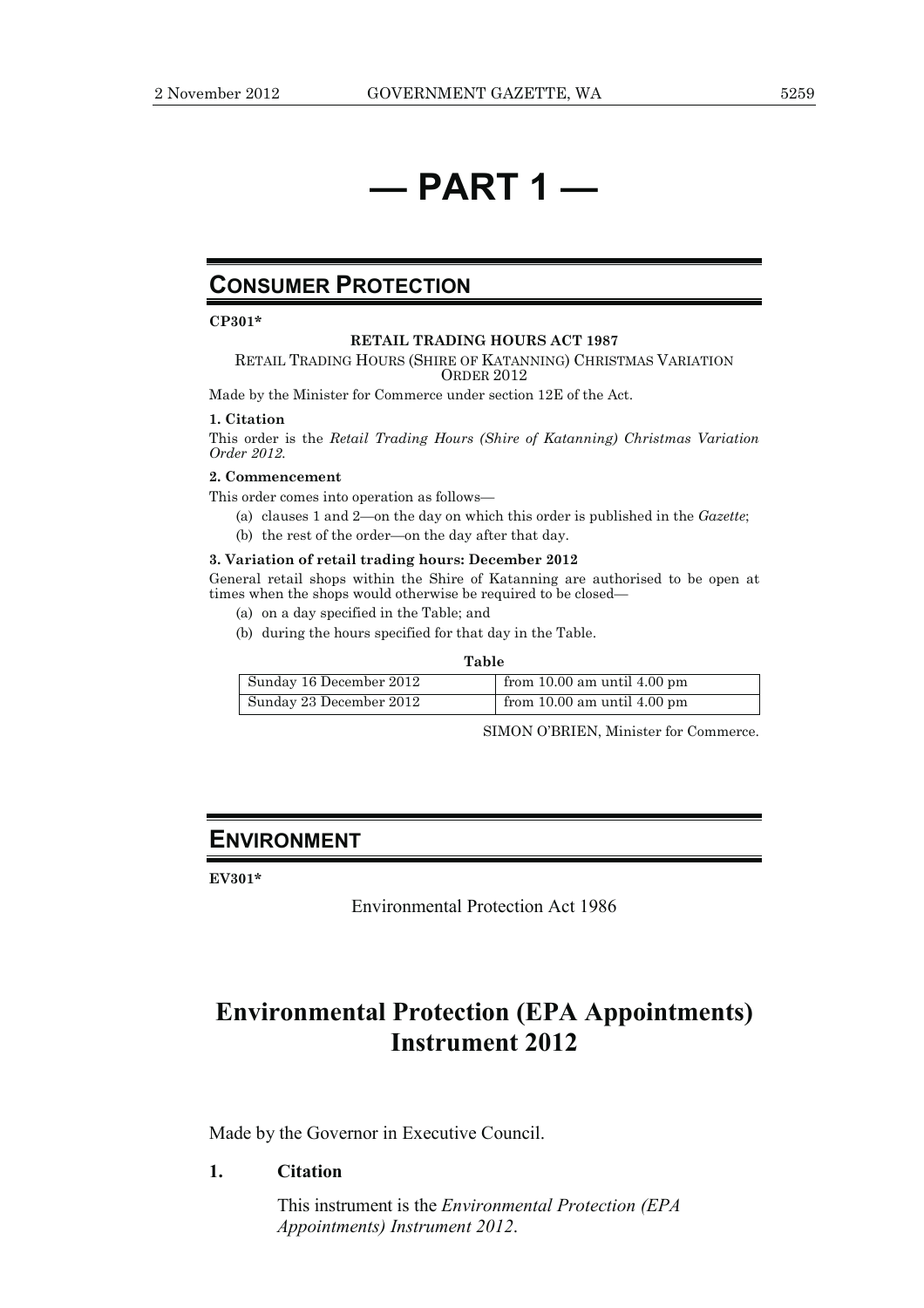## **2. Members of Environmental Protection Authority appointed**

- (1) Under the *Environmental Protection Act 1986* section 7(2) and on the recommendation of the Minister for Environment, I appoint Paul Vogel to be a member of the Environmental Protection Authority for a term of 3 years commencing on 5 November 2012.
- (2) Under the *Environmental Protection Act 1986* section 7(2) and on the recommendation of the Minister for Environment, I appoint Robert Harvey to be a part-time member of the Environmental Protection Authority for a term of 3 years commencing on 18 November 2012.

## **3. Chairman and Deputy Chairman of Environmental Protection Authority appointed**

- (1) Under the *Environmental Protection Act 1986* section 7(4a) and on the recommendation of the Minister for Environment, I appoint Paul Vogel to be the Chairman of the Environmental Protection Authority on and from 5 November 2012.
- (2) Under the *Environmental Protection Act 1986* section 7(4a) and on the recommendation of the Minister for Environment, I appoint Robert Harvey to be the Deputy Chairman of the Environmental Protection Authority on and from 18 November 2012.

By Command of the Governor,

G. MOORE, Clerk of the Executive Council.

## **HEALTH**

**HE301\*** 

Hospitals and Health Services Act 1927

## **Hospitals (Services Charges) Amendment Regulations (No. 5) 2012**

Made by the Governor in Executive Council.

## **1. Citation**

 These regulations are the *Hospitals (Services Charges) Amendment Regulations (No. 5) 2012*.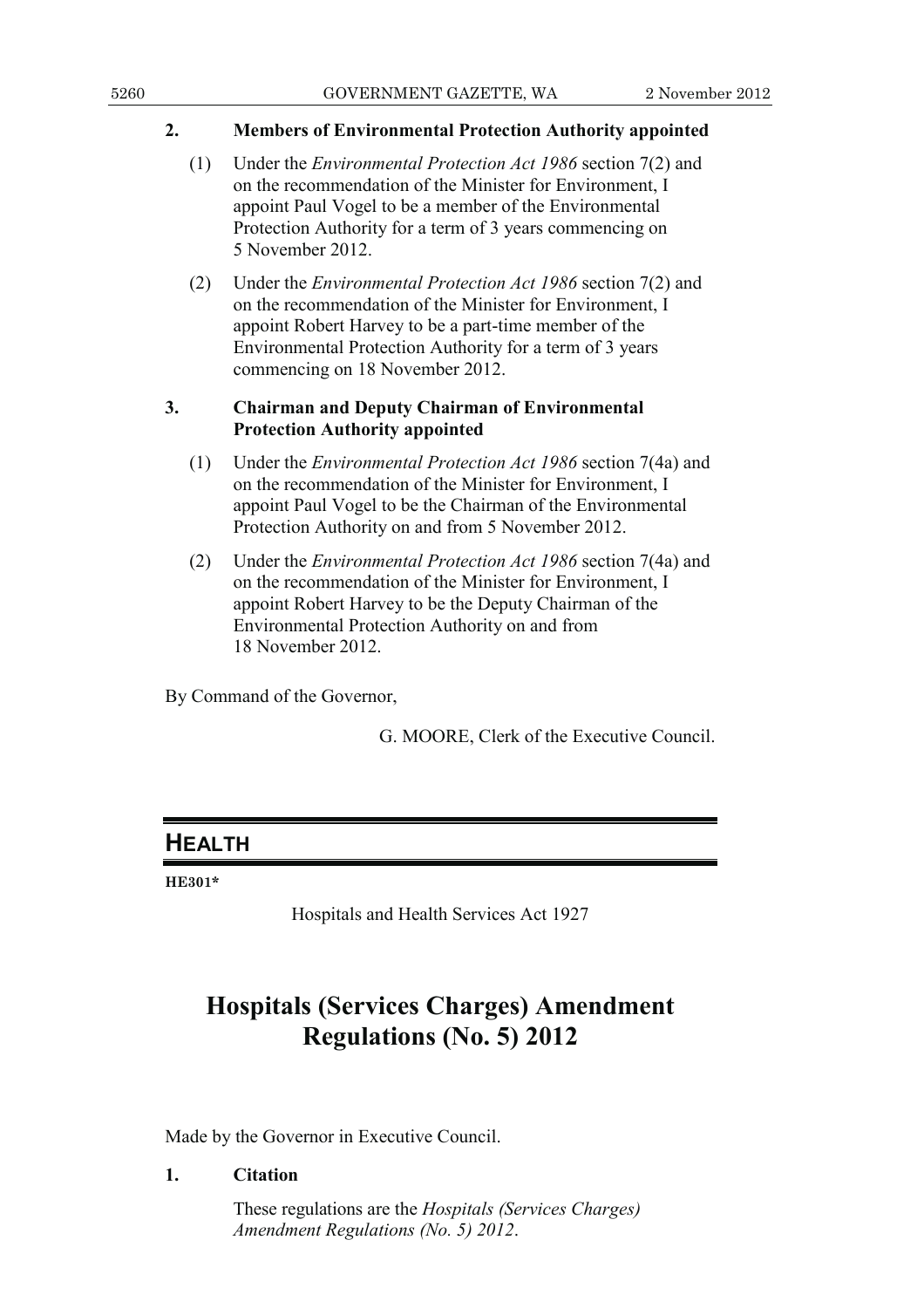## **2. Commencement**

These regulations come into operation as follows —

- (a) regulations 1 and  $2$  on the day on which these regulations are published in the *Gazette*;
- (b) the rest of the regulations on the day after that day.

## **3. Regulations amended**

 These regulations amend the *Hospitals (Services Charges) Regulations 1984*.

### **4. Schedule 1 amended**

In Schedule 1:

(a) in item 1(c) delete "\$50.95" and insert:

\$52.05

(b) in item 1(d) delete "\$167" and insert:

\$168.10

By Command of the Governor,

G. MOORE, Clerk of the Executive Council.

## **PREMIER AND CABINET**

**PR101** 

*CORRECTION TO REPRINT*  **DEPUTY GOVERNOR'S POWERS ACT 1911** 

———————————

The reprint as at 5 May 2000. On page 2, in section 2, after "in lieu thereof" insert "or".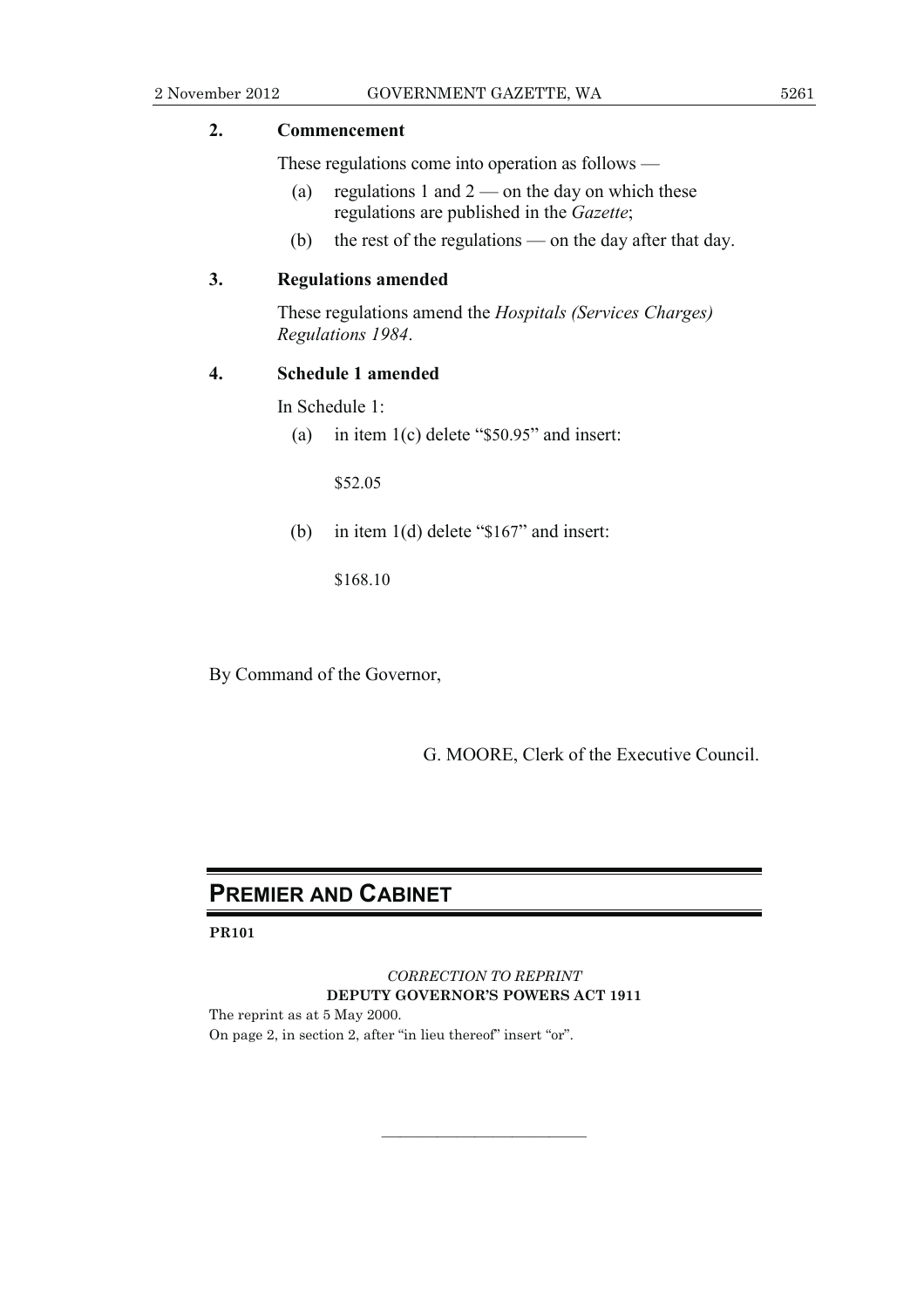## **TRANSPORT**

**TN301\*** 

Perth Parking Management Act 1999

## **Perth Parking Management Amendment Regulations (No. 3) 2012**

Made by the Governor in Executive Council.

## **1. Citation**

 These regulations are the *Perth Parking Management Amendment Regulations (No. 3) 2012*.

### **2. Commencement**

These regulations come into operation as follows —

- (a) regulations 1 and  $2$  on the day on which these regulations are published in the *Gazette*;
- (b) the rest of the regulations on the day after that day.

## **3. Regulations amended**

 These regulations amend the *Perth Parking Management Regulations 1999*.

## **4. Schedule 2 amended**

(1) In Schedule 2 item 11(v) delete "building." and insert:

building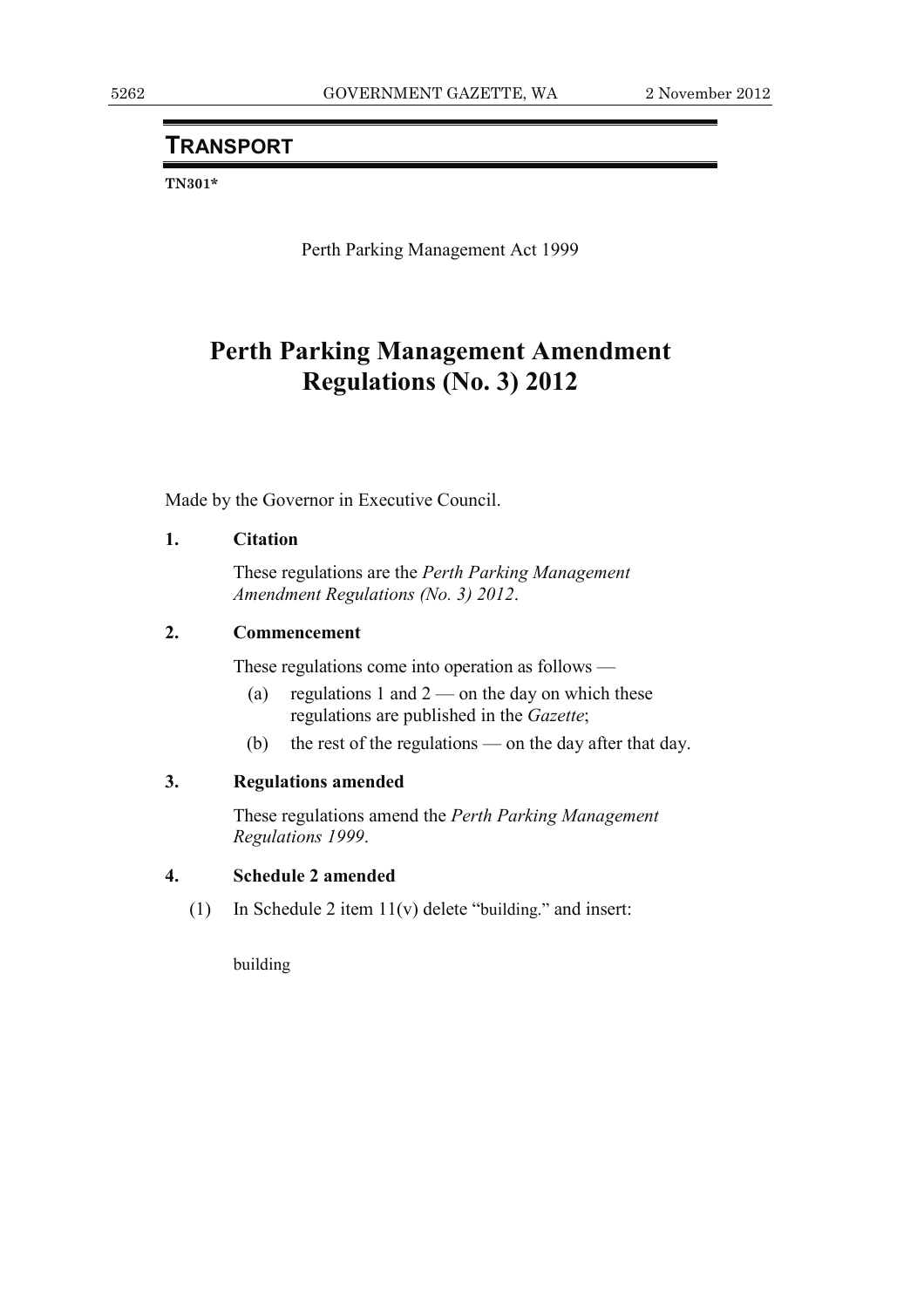| 12. | a parking bay for use without charge —                                                       |                                                                                                                                                                                          |                                                                                                                                             |     |  |
|-----|----------------------------------------------------------------------------------------------|------------------------------------------------------------------------------------------------------------------------------------------------------------------------------------------|---------------------------------------------------------------------------------------------------------------------------------------------|-----|--|
|     | (a)                                                                                          |                                                                                                                                                                                          | located on the site of -                                                                                                                    |     |  |
|     |                                                                                              | (i)                                                                                                                                                                                      | a place of public worship of a religious<br>body; or                                                                                        |     |  |
|     |                                                                                              | (ii)                                                                                                                                                                                     | a school that is formally affiliated with a<br>religious body;                                                                              |     |  |
|     |                                                                                              | and                                                                                                                                                                                      |                                                                                                                                             |     |  |
|     | (b)                                                                                          | set aside during the hours of 8.00 a.m. to<br>6.00 p.m. Monday to Friday solely for a vehicle<br>being used by a person who, throughout the<br>period the vehicle is parked in the bay — |                                                                                                                                             |     |  |
|     |                                                                                              | (i)                                                                                                                                                                                      | is employed at the place of public<br>worship or the school; or                                                                             |     |  |
|     | does voluntary work at or mainly at the<br>(ii)<br>place of public worship or the school; or |                                                                                                                                                                                          |                                                                                                                                             |     |  |
|     |                                                                                              | (iii)                                                                                                                                                                                    | visits the place of public worship or the<br>school for religious purposes or in<br>relation to parish affairs of the religious<br>body; or |     |  |
|     |                                                                                              | (iv)                                                                                                                                                                                     | visits the school for school-related<br>purposes                                                                                            | nil |  |

(2) Delete Schedule 2 item 12 and insert:

By Command of the Governor,

G. MOORE, Clerk of the Executive Council.

**TN302\*** 

Road Traffic Act 1974

———————————

## **Road Traffic (Authorisation to Drive) Amendment Regulations (No. 2) 2012**

Made by the Governor in Executive Council.

### **1. Citation**

 These regulations are the *Road Traffic (Authorisation to Drive) Amendment Regulations (No. 2) 2012*.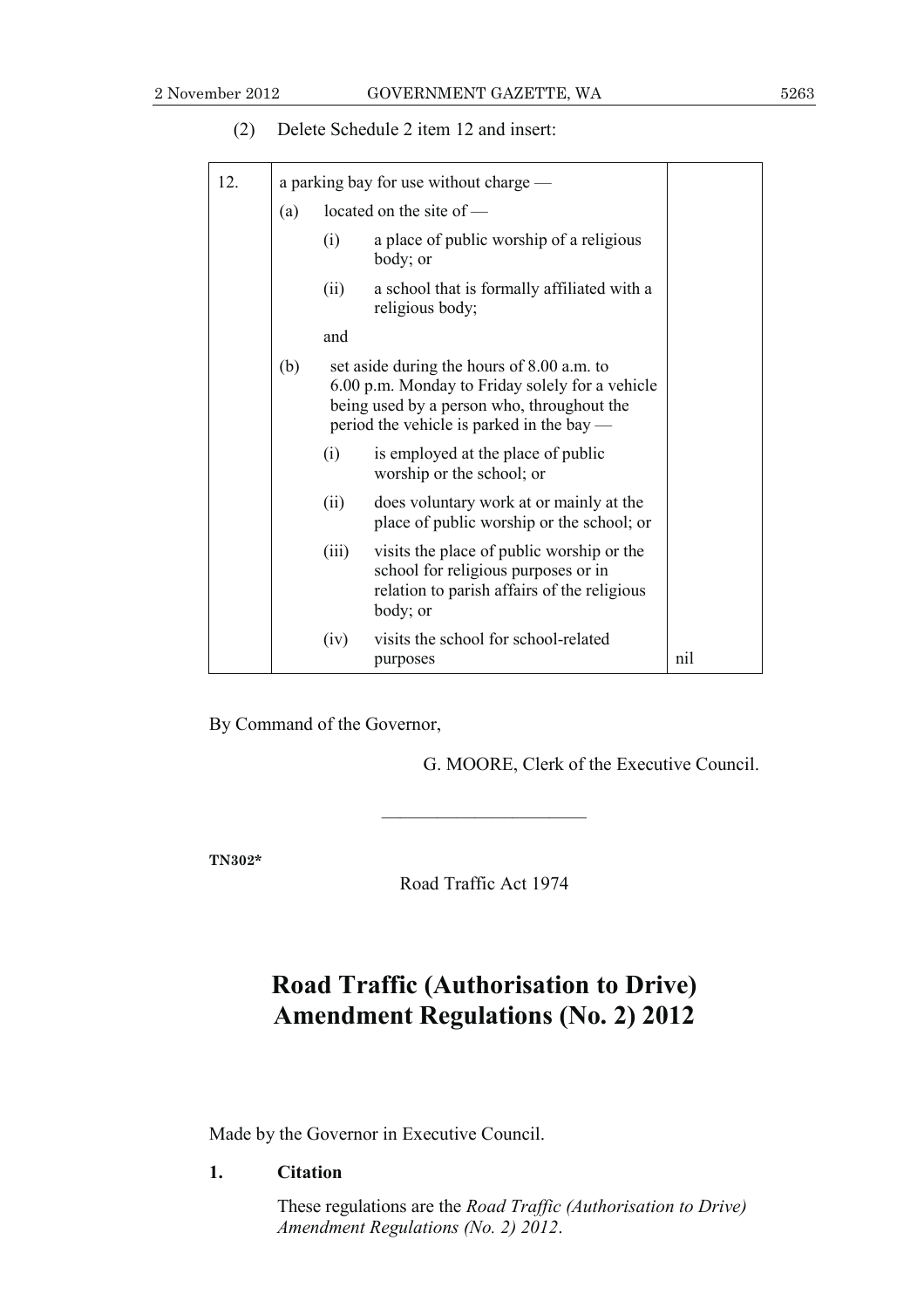## **2. Commencement**

These regulations come into operation as follows —

- (a) regulations 1 and  $2$  on the day on which these regulations are published in the *Gazette*;
- (b) the rest of the regulations on 12 November 2012.

## **3. Regulations amended**

 These regulations amend the *Road Traffic (Authorisation to Drive) Regulations 2008*.

## **4. Regulation 16 amended**

- (1) In regulation  $16(2)$ :
	- (a) before paragraph (a) insert:
		- (aa) driving an appropriate vehicle on a road for at least 25 hours in the course of instruction by —
			- (i) a person who holds a licence issued under the *Motor Vehicle Drivers Instructors Act 1963*; or
			- (ii) a person who may give driving instruction under regulation 45(2),

 and making a record of that driving, signed by the person who gave the instruction, in a logbook approved by the Director General; and

(b) in paragraph (a) delete "after reaching" and insert:

after recording that driving, and having reached

- (2) After regulation 16(4) insert:
	- (5) Subregulation (2)(aa) has effect only in relation to a person who applies for a driver's licence on or after the day on which the *Road Traffic (Authorisation to Drive) Amendment Regulations (No. 2) 2012* regulation 4(1) comes into operation.

———————————

By Command of the Governor,

G. MOORE, Clerk of the Executive Council.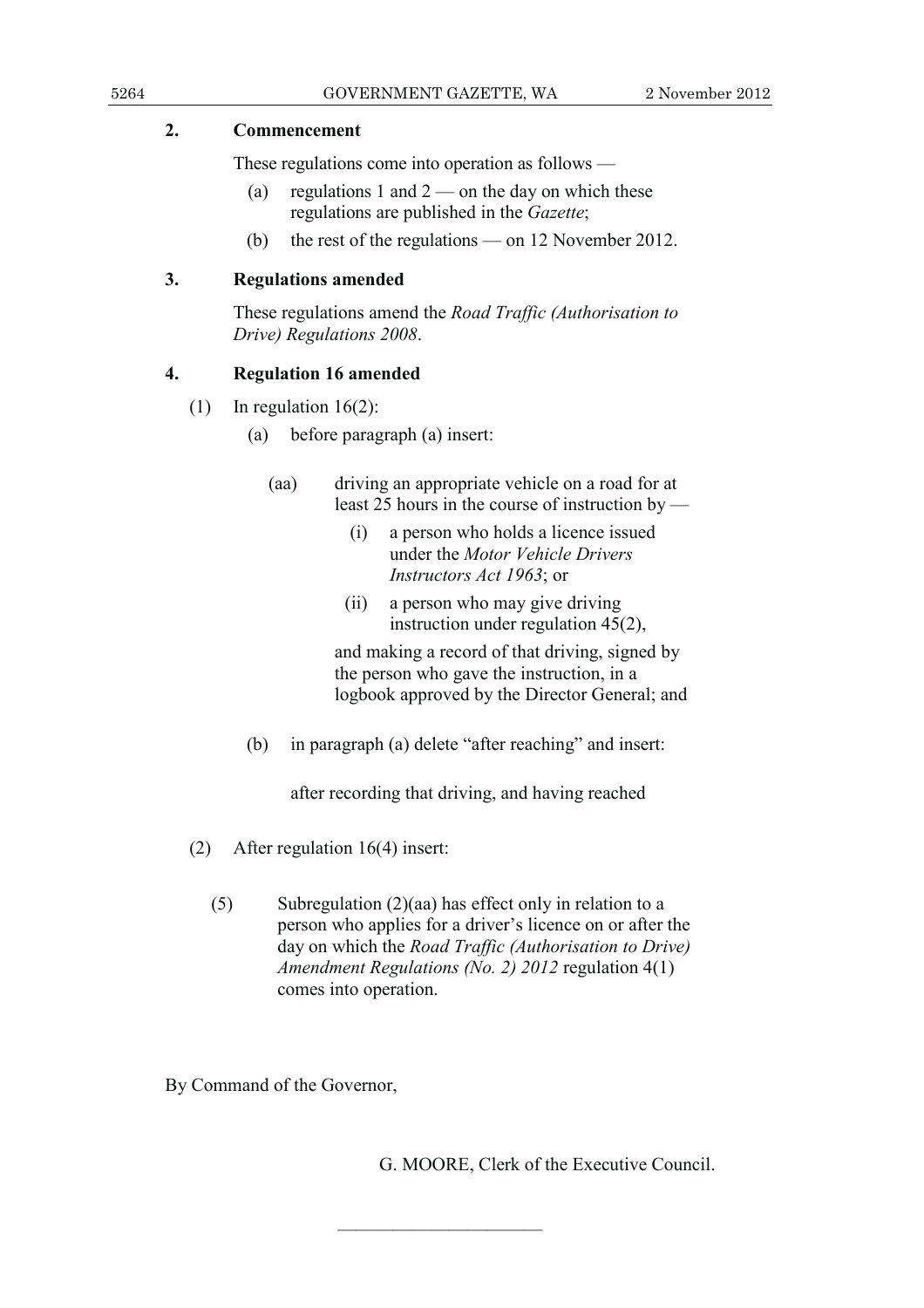**TN303\*** 

Road Traffic Act 1974

## **Road Traffic (Authorisation to Drive) Amendment Regulations (No. 4) 2012**

Made by the Governor in Executive Council.

### **1. Citation**

 These regulations are the *Road Traffic (Authorisation to Drive) Amendment Regulations (No. 4) 2012*.

## **2. Commencement**

These regulations come into operation as follows —

- (a) regulations 1 and  $2$  on the day on which these regulations are published in the *Gazette*;
- (b) the rest of the regulations on the day after that day.

## **3. Regulations amended**

 These regulations amend the *Road Traffic (Authorisation to Drive) Regulations 2008*.

## **4. Regulation 16 amended**

After regulation 16(3) insert:

- (4A) For the purposes of this regulation, an applicant for a driver's licence who —
	- (a) is a novice driver; and
	- (b) has held a driver's licence that authorises a person to drive a motor vehicle of class R and is endorsed with condition N; and
	- (c) has not held a driver's licence other than a licence described in paragraph (b),

 is to be taken to have not previously held a driver's licence.

———————————

By Command of the Governor,

G. MOORE, Clerk of the Executive Council.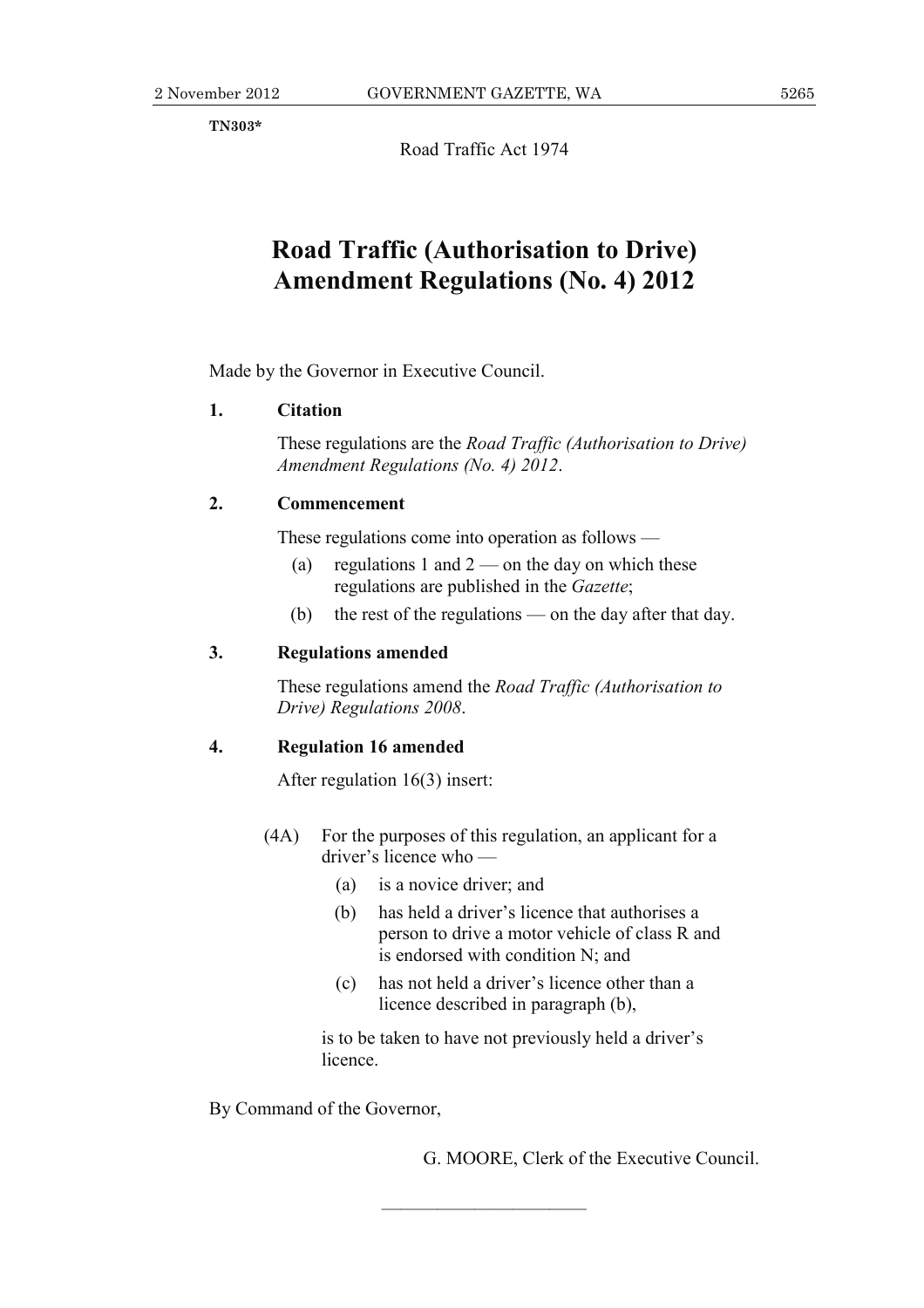## **— PART 2 —**

## **AGRICULTURE AND FOOD**

**AG401\*** 

#### **EXOTIC DISEASES OF ANIMALS ACT 1993**

IMPORT RESTRICTION ORDER NO. 1/2011—EXTENSION

The Import Restriction Order made by the Minister for Agriculture and Food under section 24 of the *Exotic Diseases of Animals Act 1993* and published in the *Gazette* on 7 September 2011 is extended for a further period of 30 days from the publication of this notice*.* 

PETER MORCOMBE, Chief Veterinary Officer.

**AG402\*** 

#### **BEEKEEPERS ACT 1963**

———————————

APPOINTMENT

Department of Agriculture and Food South Perth WA 6151.

The Governor is pleased to appoint the following officer as an Inspector pursuant to Section 5 of the *Beekeepers Act 1963.* 

Geoffrey Norman Thorpe

TERRY REDMAN, MLA, Minister for Agriculture and Food.

## **CONSERVATION**

#### **CO401\***

#### **CONSERVATION AND LAND MANAGEMENT ACT 1984**

ESPERANCE AND RECHERCHE PARKS AND RESERVES

Draft Management Plan

The Conservation Commission of Western Australia advises that the *Esperance and Recherche parks and reserves draft management plan 2012* is available for public comment.

The Esperance and Recherche parks and reserves are situated along the south coast within the shires of Ravensthorpe, Esperance and Dundas. The parks and reserves include Stokes, Cape Le Grand and Cape Arid national parks as well as 64 nature reserves (including islands of the Recherche Archipelago). Other reserves include Helms Forestry Reserve, Moir Homestead, and two *Conservation and Land Management Act 1984* section 5(1)(h) reserves (Lake Quallilup and Cull Island lighthouse and weather station). The draft management plan makes recommendations about the management of these reserves for adoption in a final management plan.

The draft management plan and a submission form can be downloaded from the Department of Environment and Conservation's (DEC's) website at www.dec.wa.gov.au/haveyoursay.

Copies are also available from—

- DEC Kensington Reception, 17 Dick Perry Avenue, Kensington WA 6151;
- DEC South Coast Region, 120 Albany Highway, Albany WA 6330; and
- DEC Esperance District, 92 Dempster Street, Esperance WA 6450.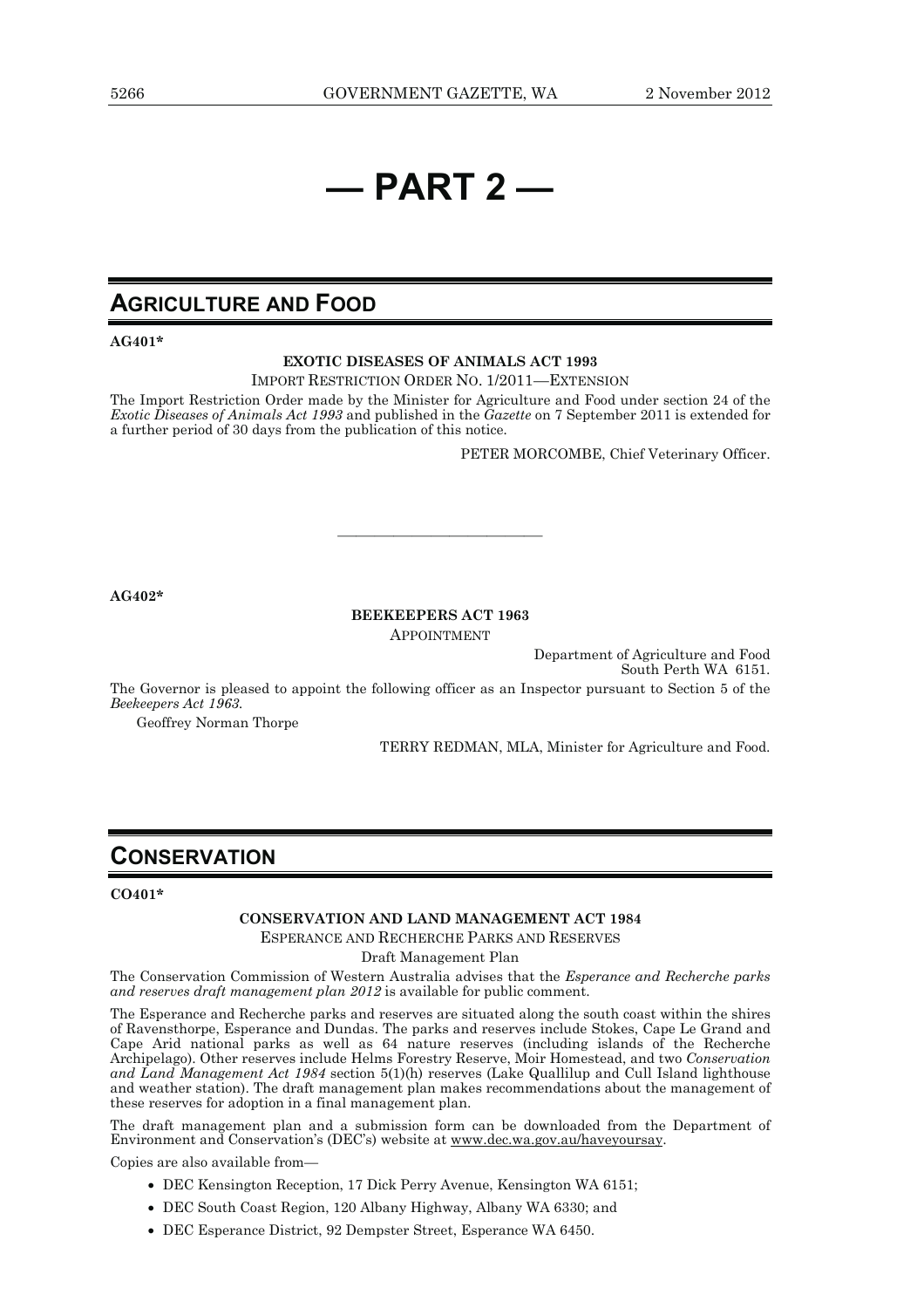Submissions can be emailed to planning@dec.wa.gov.au or sent to—

Director General

Attention: Planning Coordinator

Esperance and Recherche Parks and Reserves Draft Management Plan

Department of Environment and Conservation

Locked Bag 104

BENTLEY DELIVERY CENTRE WA 6983

For further information, contact Burke Stephens on (08) 9219 9797 or email: planning@dec.wa.gov.au. The closing date for public submissions is **Thursday 31 January 2013**.

> BRIAN EASTON, Chairman, Conservation Commission of Western Australia.

KEIRAN McNAMARA, Director General, Department of Environment and Conservation.

## **LOCAL GOVERNMENT**

**LG501\*** 

#### **BUSH FIRES ACT 1954**

*City of Kalgoorlie-Boulder*  FIREBREAK NOTICE

Pursuant to the powers contained in Section 33 (1) (a) and (b) of the *Bush Fires Act 1954*, you are hereby required on or before the 15th day of December, 2012 or within fourteen days of your becoming owner or occupier of land should this be after the 15th day of December, 2012 to clear firebreaks and remove flammable material from the land owned or occupied by you as specified hereunder and to have the specified land and firebreaks clear of all flammable material from the 15th day of December 2012 up to and including the 14th day of April 2013.

#### **Land Outside Townsite**

 (a) All buildings on land which are outside townsite shall be surrounded by two firebreaks not less than two metres wide cleared of all flammable material, the inner firebreak to be not more than twenty metres from the perimeter of the building or group of buildings and the outer firebreak not less than 200 metres from the inner firebreak.

To remove flammable material from the whole of the land between the firebreaks required in paragraph (a) above.

#### **Land in Townsite**

 (b) Where the area of land is 2,000 square metres or less, all flammable material shall be removed from the whole of the land.

Where the area of land exceeds 2,000 square metres, firebreaks at least 3 metres in width shall be cleared of all flammable material immediately inside and along the boundaries of the land. Where there are buildings on the land, additional firebreaks shall be cleared immediately surrounding each building.

If it is considered for any reason to be impractical to clear firebreaks or remove flammable material required by this notice, you may apply to the Council or it's duly appointed Officer not later than the 15th December 2012 for permission to provide firebreaks in alternative positions or take alternative action to remove or abate fire hazards. If permission is not granted by Council or its duly authorised Officer, you shall comply with the requirements of this notice.

"Flammable material" does not include green growing trees or green growing plants in gardens.

If the requirements of this notice are carried out by burning, such burning shall comply with the relevant provisions of the *Bush Fires Act 1954*.

In accordance with Section 33(3) of the *Bush Fires Act 1954*, failing to comply with this notice may result in a maximum penalty of \$5,000. A person in default is also liable, whether prosecuted or not, to pay cost of performing the work directed in this notice, if it is not carried out by the owner or occupier by the date required by this notice.

The prohibited burning period will be—

 1. Within the gazetted Kalgoorlie-Boulder Fire District from 15th December 2012 to 14th April 2013 inclusive.

By Order of the Council,

Dated this 30h day of October, 2012.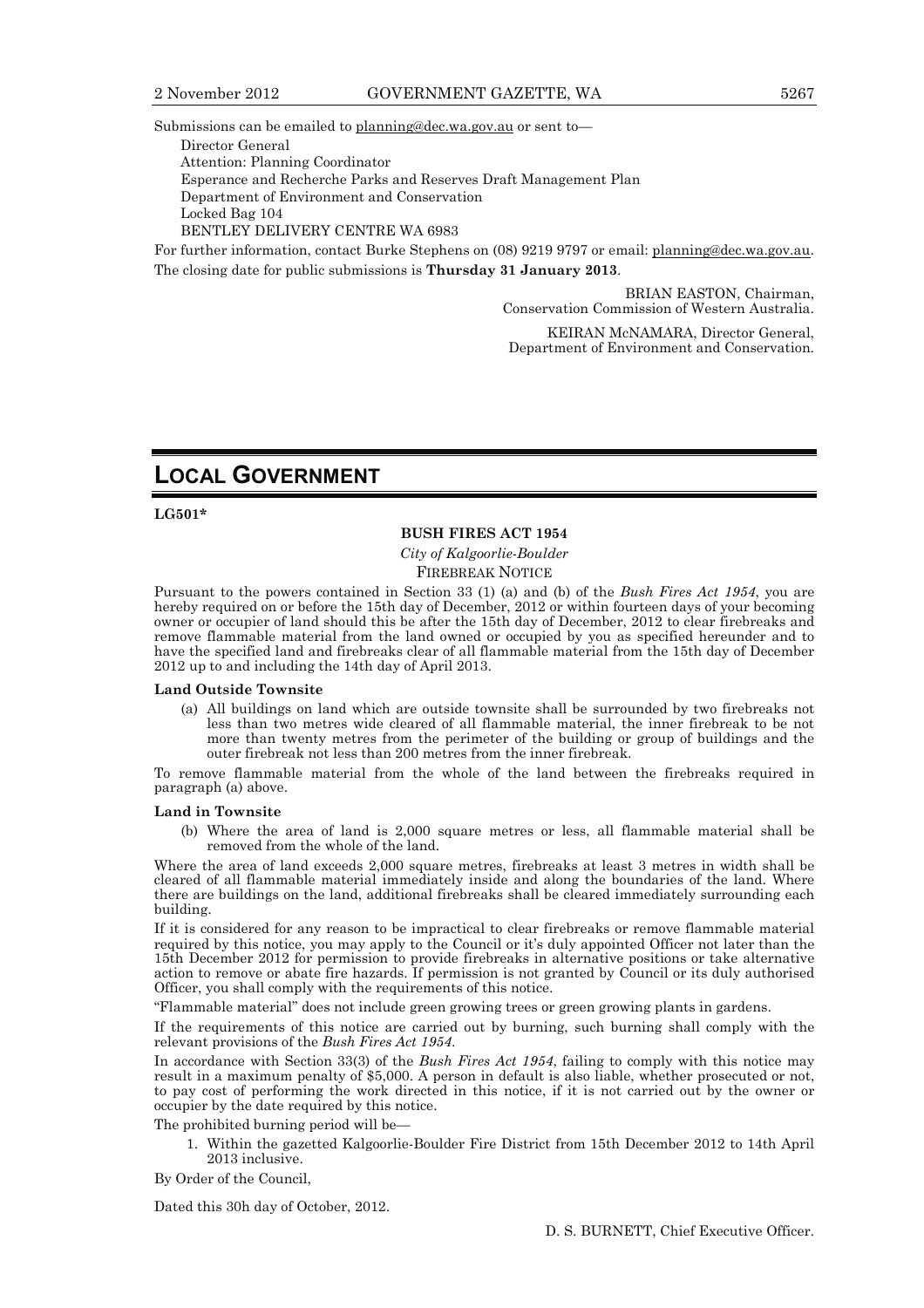## **MARINE/MARITIME**

**MA401\*** 

## **WESTERN AUSTRALIAN MARINE ACT 1982**

**EXEMPTION** 

Safety Equipment—Paddle craft

(WAMA 2012-00828)

I, David Harrod, Marine Safety General Manager, Department of Transport and delegate of the Chief Executive Officer acting under section 115A of the *Western Australian Marine Act 1982* ("the Act") hereby exempt the class or classes of recreational paddle craft described in Column 1 of the Schedule from compliance with the requirements of the *Navigable Waters Regulations 1958* ("the Regulations") listed in Column 2 of the Schedule subject to the conditions and limitations, if any, contained in Column 3 of the Schedule.

In this instrument the following terms have the meaning provided below—

- *Recreational paddle craft* means a canoe, kayak, surf ski, inflatable or similar small craft that is human powered or propelled by paddle operated by a person who is on or in the craft, that is being used for recreational purposes, and is not a *registrable vessel* within the meaning of regulation 45A of the Regulations.
- **Shore** includes an island or a wharf, jetty or similar rigid structure attached to land accessible by water.

This exemption revokes and replaces WAMA-2012-00819 gazetted on 12 October 2012, and expires on a day that is one (1) year from the date shown herein unless sooner revoked.

————

Dated this 29th day of October 2012.

DAVID HARROD FNI, Marine Safety General Manager.

| <b>SCHEDULE</b>                                                            |                                                                                                                                |                                                                           |  |  |
|----------------------------------------------------------------------------|--------------------------------------------------------------------------------------------------------------------------------|---------------------------------------------------------------------------|--|--|
| Column 1                                                                   | Column 2                                                                                                                       | Column 3                                                                  |  |  |
| Situation                                                                  | Exemption against Regulation:                                                                                                  | Conditions                                                                |  |  |
| Recreational paddle craft<br>being used within 400 metres<br>of the shore. | 51D—carry a bucket or bailer;<br>52A—carry a PFD Level 100 (Type 1)<br>52B—carry distress signals; and<br>52C—carry an anchor. |                                                                           |  |  |
| Recreational paddle craft<br>being used more than                          | 51D—carry a bucket or bailer.                                                                                                  | Subject to craft being self-<br>draining.                                 |  |  |
| 400 metres from the shore                                                  | $52A$ —carry a PFD Level 100 (Type 1)<br>or equivalent approved life jacket;                                                   | Subject to carrying a PFD<br>Level 50 (Type 2) or Level<br>$50S$ (Type 3) |  |  |
|                                                                            | 52C—Carry an anchor                                                                                                            |                                                                           |  |  |

## **MINERALS AND PETROLEUM**

#### **MP401\***

#### **MINING ACT 1978**

INSTRUMENT OF EXEMPTION OF LAND

The Minister for Mines and Petroleum pursuant to the powers conferred on him by Section 19 of the *Mining Act 1978*, hereby declares the land described hereunder (not being private land or land that is the subject of a mining tenement or an application for a mining tenement) exempt from Divisions 1 to 5 of Part IV of the *Mining Act 1978*.

#### **Description of Land**

Land designated S19/3335 (identical to former S19/319) in the Tengraph plan of the Department of Mines and Petroleum. A geospatial description is filed at pages 103 to 104 of the Department of Mines and Petroleum File No. 977/99.

**Area:** 1100.7306 hectares

**Locality:** Mungari—West of Kalgoorlie

Dated at Perth this 26th day of October 2012.

NORMAN MOORE MLC, Minister for Mines and Petroleum.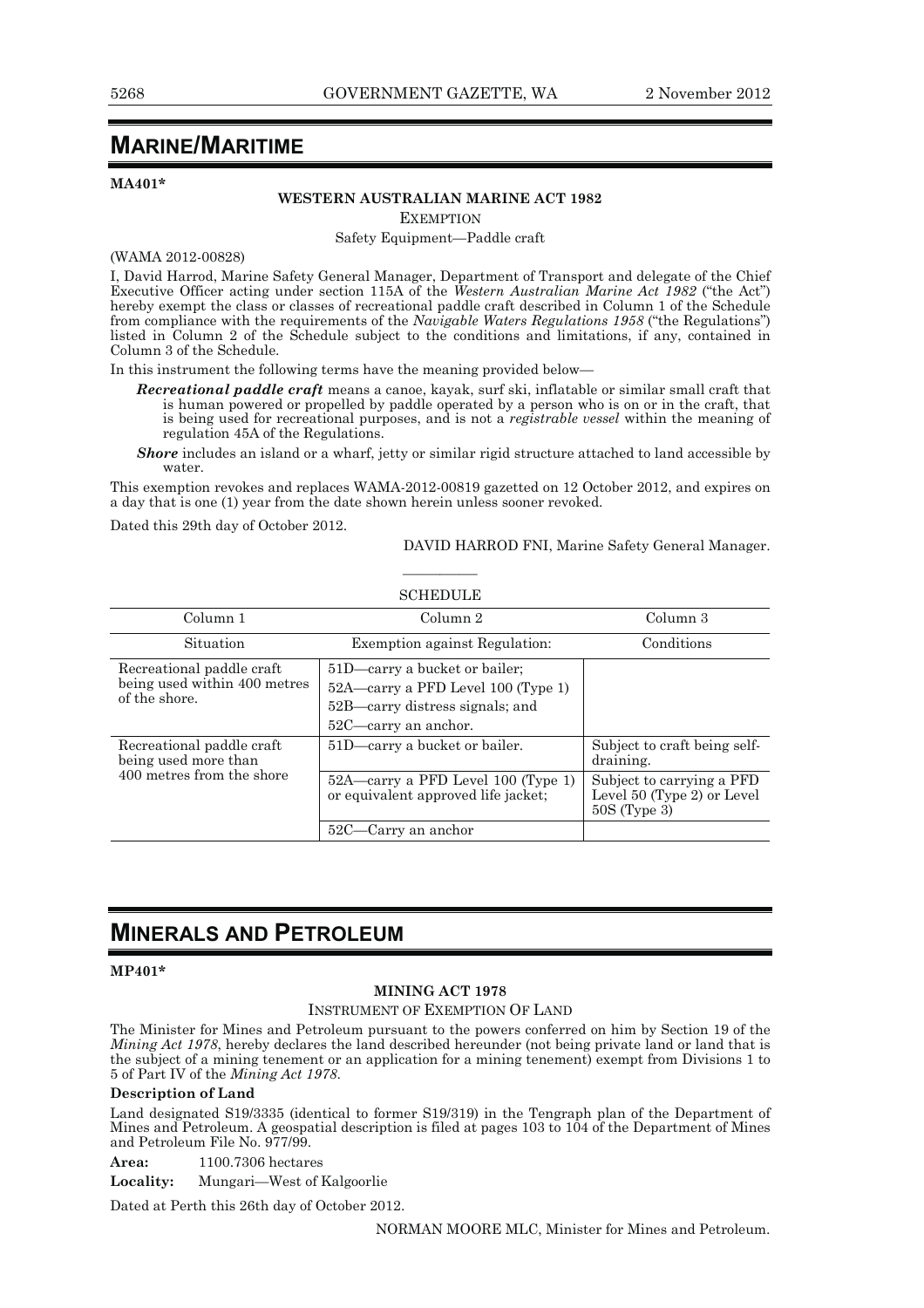#### **MP402\***

#### **MINING ACT 1978**

#### INSTRUMENT OF EXEMPTION OF LAND

The Minister for Mines and Petroleum pursuant to the powers conferred on him by Section 19 of the *Mining Act 1978*, hereby exempts that area described hereunder (not being private land or land that is the subject of a mining tenement or an application) from Divisions 1 to 5 of Part IV of the *Mining Act 1978*, for a period of two years.

#### **Description of Land**

Land designated formerly as Exploration Licence 36/570 now S19/320 in the Tengraph electronic plan of the Department of Mines and Petroleum. A geospatial description of the exempted land is filed at pages 149 and 150 of Department of Mines and Petroleum File No. T5118/200501

#### **Area of Land**

8471.17 hectares

Dated at Perth this 26th day of October 2012.

NORMAN MOORE MLC, Minister for Mines and Petroleum.

## **PLANNING**

**PL401\*** 

### **PLANNING AND DEVELOPMENT ACT 2005**

METROPOLITAN REGION SCHEME

*City of Wanneroo*  Notice of Resolution—Clause 27 Drovers Place Precinct

Amendment 1238/27 File No.: 812-2-30-76

Notice is hereby given that in accordance with Clause 27 of the Metropolitan Region Scheme, the Western Australian Planning Commission (WAPC) resolved on 12 October 2012 to transfer land from the urban deferred zone to the urban zone, as shown on WAPC plan 4.1580.

The City of Wanneroo requested the concurrent amendment of its Town Planning Scheme No. 2 using the provisions of section 126(3) of the *Planning and Development Act 2005*. This request has subsequently been agreed to by the WAPC. Accordingly, the amendment to the Metropolitan Region Scheme and the City of Wanneroo Town Planning Scheme No. 2 is effective from the date of publication of this notice in the *Government Gazette.* 

The plan of the Metropolitan Region Scheme amendment may be viewed at the offices of—

- Western Australian Planning Commission, William Street, Perth
- J S Battye Library, Level 3 Alexander Library Building, Perth Cultural Centre
- City of Wanneroo.

NEIL THOMSON, Secretary, Western Australian Planning Commission.

**PL402\*** 

#### **PLANNING AND DEVELOPMENT ACT 2005**

———————————

APPROVED LOCAL PLANNING SCHEME AMENDMENT

*Shire of Northam* 

Town Planning Scheme No. 3—Amendment No. 32

Ref: TPS/0886

It is hereby notified for public information, in accordance with section 87 of the *Planning and Development Act 2005* that the Minister for Planning approved the Shire of Northam local planning scheme amendment on 18 October 2012 for the purpose of—

- 1. Rezoning Location 8071 (400) Chitty Road, Bakers Hill from 'Agriculture-Local' to 'Rural Small Holdings'.
- 2. Amending the Scheme maps accordingly.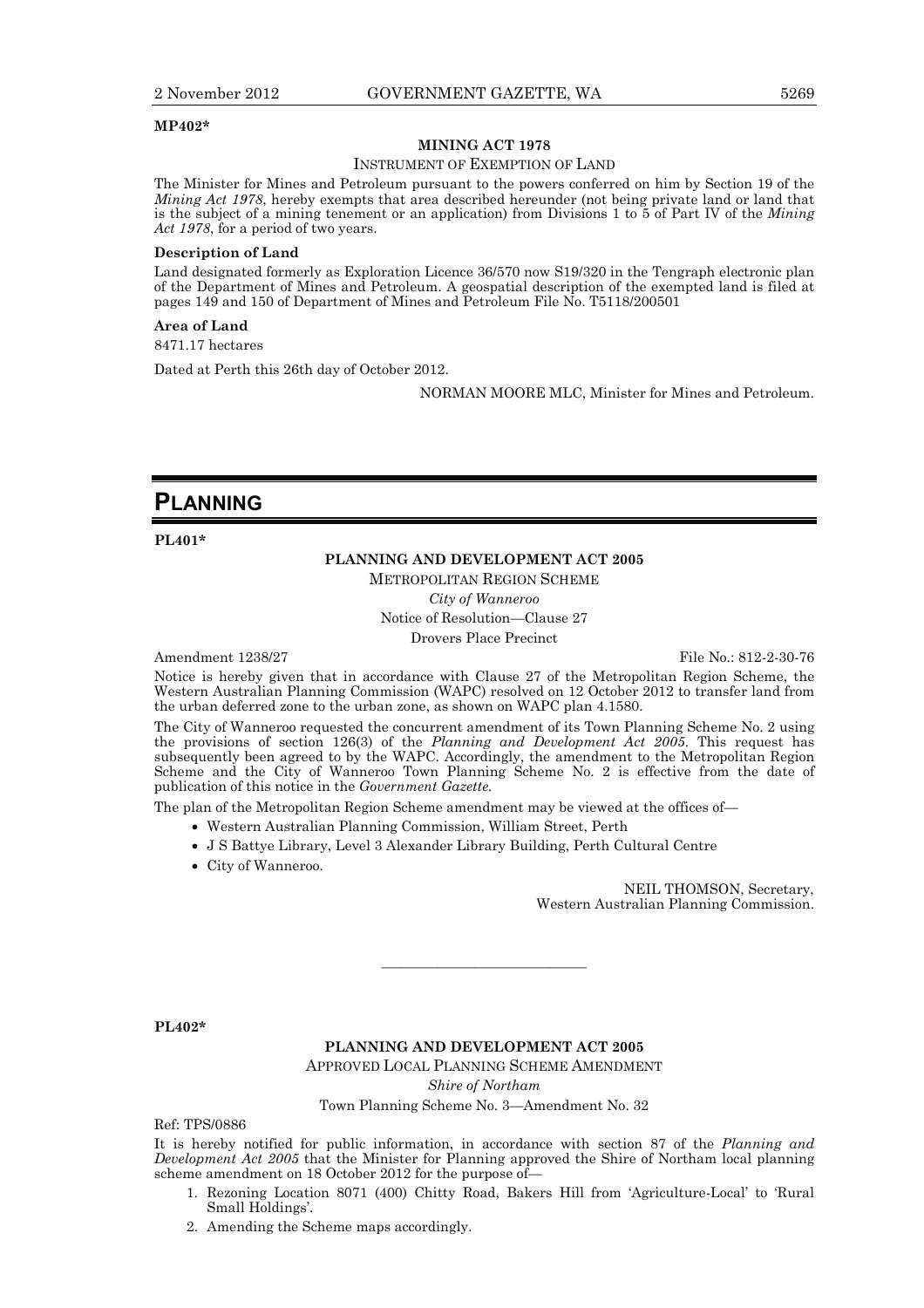3. Amending Schedule 11 of the Scheme Text by including the following—

| No. | <b>Description of Land</b>      | Conditions                                                                                                                                                                                                                                                                                                                                                                                                                                                                                                                                                                                                     |  |  |
|-----|---------------------------------|----------------------------------------------------------------------------------------------------------------------------------------------------------------------------------------------------------------------------------------------------------------------------------------------------------------------------------------------------------------------------------------------------------------------------------------------------------------------------------------------------------------------------------------------------------------------------------------------------------------|--|--|
| 32  | 400 Chitty Road, Bakers<br>Hill | 1. Subdivision shall generally be in accordance<br>with the Subdivision Guide Plan prepared for the<br>subject land as adopted by the local government<br>endorsed by the Western Australian<br>and<br>Planning Commission<br>and<br>any<br>approved<br>modification thereto.                                                                                                                                                                                                                                                                                                                                  |  |  |
|     |                                 | 2. The subdivider shall prepare and implement an<br>Environmental Management Plan to<br>the<br>satisfaction and approval of the local government<br>prior to the subdivision of the land. The plan shall<br>include—                                                                                                                                                                                                                                                                                                                                                                                           |  |  |
|     |                                 | (a) Vegetation protection areas—including<br>remnant vegetation and planted wind<br>breaks and any area where clearing is<br>necessary for fire prevention, vehicle<br>access or building construction;                                                                                                                                                                                                                                                                                                                                                                                                        |  |  |
|     |                                 | (b) Stocking rate for the proposed subdivided<br>lots;                                                                                                                                                                                                                                                                                                                                                                                                                                                                                                                                                         |  |  |
|     |                                 | (c) Building Envelopes; and<br>(d) Adequate setbacks for effluent disposal<br>from watercourse and wetlands.                                                                                                                                                                                                                                                                                                                                                                                                                                                                                                   |  |  |
|     |                                 | 3. Any application for a rural pursuit that<br>involves the stabling and keeping of stock<br>(including horses) is to be accompanied by a stock<br>management plan to the satisfaction<br>and<br>approval of the local government. The stock<br>management plan shall require all native<br>vegetation and any area recognised for protection<br>Environment<br>rehabilitation<br>the<br><b>or</b><br>in<br>Management Plan to be fenced.                                                                                                                                                                      |  |  |
|     |                                 | 4. All buildings and on-site effluent treatment<br>and disposal are to be confined to the building<br>envelope for each lot. All building envelopes shall<br>$be$ —                                                                                                                                                                                                                                                                                                                                                                                                                                            |  |  |
|     |                                 | (a) Shown on the Subdivision Guide Plan;                                                                                                                                                                                                                                                                                                                                                                                                                                                                                                                                                                       |  |  |
|     |                                 | (b) Located to avoid as far as practicable, the<br>removal of any native vegetation or any<br>area recognised<br>for protection<br>or<br>rehabilitation<br>identified<br>the<br><sub>on</sub><br>Guide<br>Subdivision<br>Plan<br>the<br>or<br>Environmental Management Plan;                                                                                                                                                                                                                                                                                                                                   |  |  |
|     |                                 | (c) Located to preserve planted windbreaks;<br>and                                                                                                                                                                                                                                                                                                                                                                                                                                                                                                                                                             |  |  |
|     |                                 | (d) Located to exclude areas identified as low<br>very low capability for<br>rural<br><sub>or</sub><br>smallholdings in the land use capability<br>assessment.                                                                                                                                                                                                                                                                                                                                                                                                                                                 |  |  |
|     |                                 | (e) 2000 sqm in size unless otherwise<br>approved by the local government.                                                                                                                                                                                                                                                                                                                                                                                                                                                                                                                                     |  |  |
|     |                                 | The<br>subdivider<br>5.<br>shall prepare a<br>Fire<br>Management Plan that identifies the need for,<br>and the construction requirements relative to<br>firebreaks, water supplies and equipment and<br>any other fire management requirements that<br>may be deemed necessary, to the specification and<br>satisfaction of the local government and the<br>relevant government agency. The approved Fire<br>Management Plan shall be implemented, as<br>appropriate,<br>incrementally<br>consistent<br>with<br>staging of the subdivision or prior to the<br>subdivision of the land as the case may require. |  |  |
|     |                                 | 6. All lots to be provided with a reticulated water<br>supply.                                                                                                                                                                                                                                                                                                                                                                                                                                                                                                                                                 |  |  |
|     |                                 | 7. Stormwater drainage shall be controlled<br>through appropriate drainage systems to avoid<br>erosion and discharge while maintaining natural<br>flow of discharge at pre-development levels and<br>shall be to the satisfaction and specifications of                                                                                                                                                                                                                                                                                                                                                        |  |  |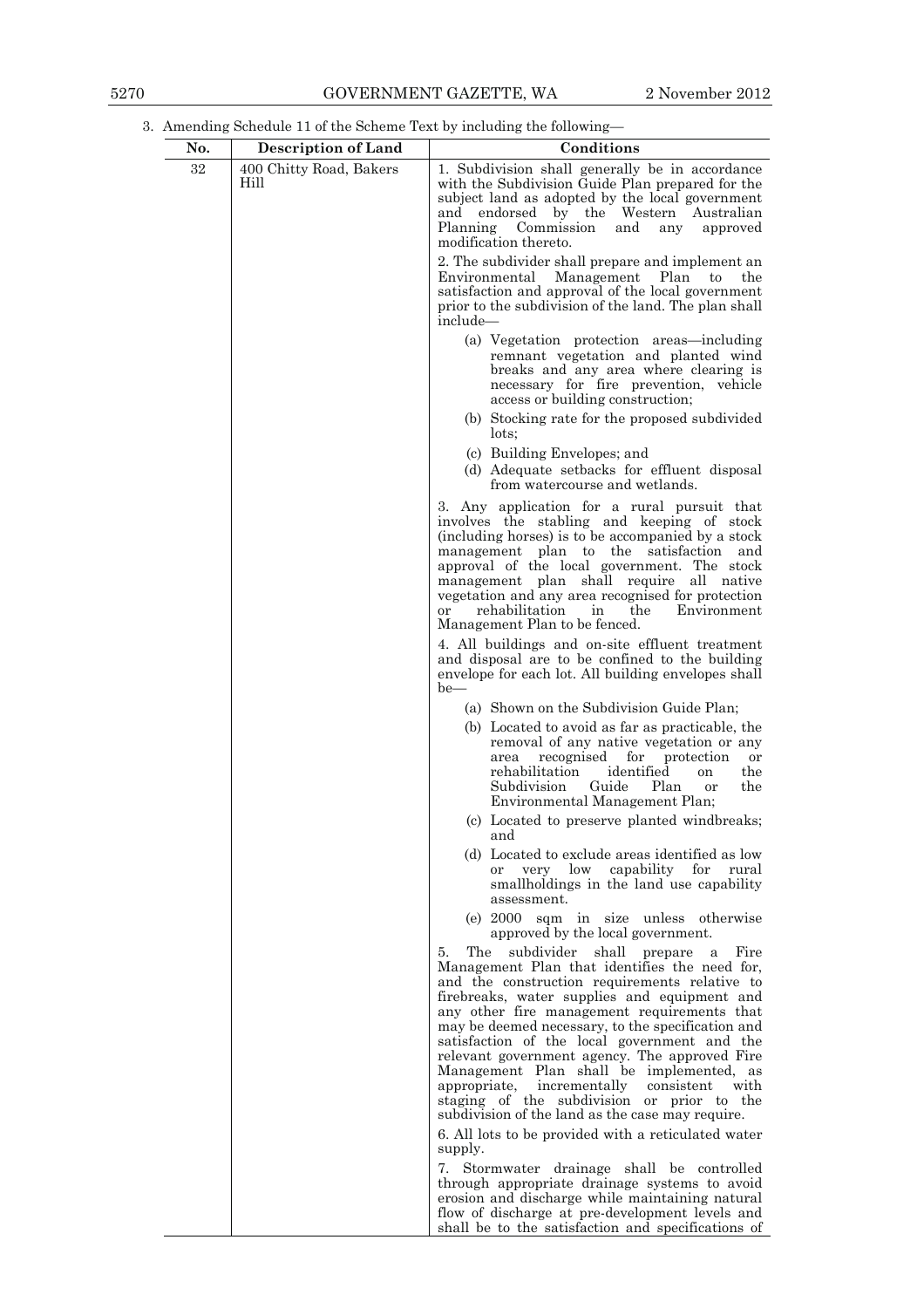| No. | <b>Description of Land</b> | Conditions                                                                                                                                                                                                       |  |  |  |
|-----|----------------------------|------------------------------------------------------------------------------------------------------------------------------------------------------------------------------------------------------------------|--|--|--|
|     |                            | the local government. The storm automation<br>system should be designed in accordance with the<br>guidelines contained within the Stormwater<br>Management Manual of WA' (Department of<br>Water 2004).          |  |  |  |
|     |                            | 8. The permissibility of uses shall be—                                                                                                                                                                          |  |  |  |
|     |                            | (a) Dwelling (single) $(P)$                                                                                                                                                                                      |  |  |  |
|     |                            | (b) Home Occupation (P)                                                                                                                                                                                          |  |  |  |
|     |                            | (c) Agriculture Extensive (P)                                                                                                                                                                                    |  |  |  |
|     |                            | (d) Animal establishment (A)                                                                                                                                                                                     |  |  |  |
|     |                            | (e) Home Office (P)                                                                                                                                                                                              |  |  |  |
|     |                            | (f) Rural Pursuit (D) must comply with<br>Environmental Management Plan                                                                                                                                          |  |  |  |
|     |                            | $(g)$ Animal Husbandry—Intensive $(X)$                                                                                                                                                                           |  |  |  |
|     |                            | (h) All other uses that comply with the Local<br>Planning Scheme in force at the time of<br>any application.                                                                                                     |  |  |  |
|     |                            | These conditions are to be<br>read in<br>the<br>conjunction<br>with<br>Scheme<br>requirements for the Rural Smallholdings<br>Zone. In the event of any conflict, the<br>provisions of the Schedule will prevail. |  |  |  |
|     |                            | 9. Landscape buffers are to be provided and<br>maintained along Chitty Road to preserve the<br>rural amenity to the satisfaction of the Local<br>Government.                                                     |  |  |  |
|     |                            | Stocking rates shall not exceed those<br>10.<br>recommended by the Department of Agriculture.                                                                                                                    |  |  |  |

S. B. POLLARD, Shire President. N. A. HALE, Chief Executive Officer.

**PL403\*** 

#### **PLANNING AND DEVELOPMENT ACT 2005**  APPROVED LOCAL PLANNING SCHEME AMENDMENT

———————————

*City of Stirling* 

Local Planning Scheme No. 3—Amendment No. 11

Ref: TPS/0857

It is hereby notified for public information, in accordance with section 87 of the *Planning and Development Act 2005* that the Minister for Planning approved the City of Stirling local planning scheme amendment on 9 October 2012 for the purpose of—

1. Removing the following Special Use from Schedule 4: Special Use Zones of the Scheme Text—

| No.        | <b>Description of Land</b>                                                                         | <b>Special Use</b><br>Zone  | Conditions |
|------------|----------------------------------------------------------------------------------------------------|-----------------------------|------------|
| <b>S11</b> | Portion of Location 1419 being on Lot 51 on<br>Diagram 62755, 22 Wheatcroft Street,<br>Scarborough | Short Stay<br>Accommodation |            |

2. Adding the following Additional Use to Schedule 2: Additional Uses of the Scheme Text—

| No. | <b>Description of Land</b>                                                                              | Additional<br><b>Uses</b> | Conditions                                                                                                                                                                       |
|-----|---------------------------------------------------------------------------------------------------------|---------------------------|----------------------------------------------------------------------------------------------------------------------------------------------------------------------------------|
| A70 | Lot 302 on Deposited<br>Plan 44891 (Volume<br>2645) (Folio 278)<br>22 Wheatcroft Street,<br>Scarborough | Nursing Home              | Notwithstanding clause 5.3.1 of<br>the City's Local Planning Scheme<br>No. 3, any nursing home is to be<br>developed generally in accordance<br>with the concept plan submitted. |

3. Amending the Scheme Map by—

 (a) Rezoning Lot 302, House Number 22, Wheatcroft Street, Scarborough to 'Residential R40'.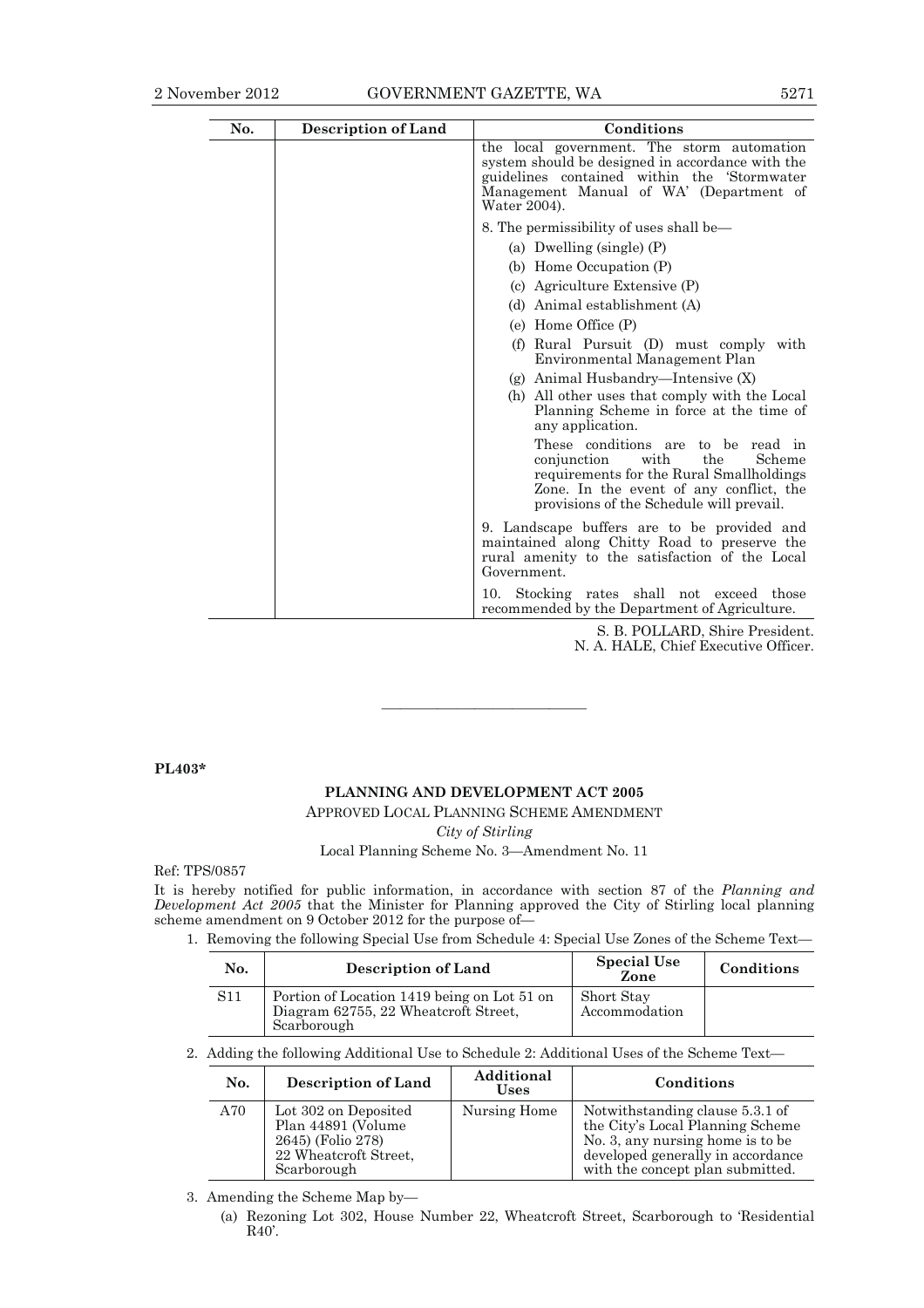- (b) Removing Special Use symbol S11 from Lot 302, House Number 22, Wheatcroft Street, Scarborough.
- (c) Adding Additional Use symbol A70 to Lot 302, House Number 22, Wheatcroft Street, Scarborough.

D. BOOTHMAN, Mayor. S. JARDINE, Chief Executive Officer.

**PL404\*** 

#### **PLANNING AND DEVELOPMENT ACT 2005**

———————————

APPROVED LOCAL PLANNING SCHEME AMENDMENT

*Shire of Kondinin* 

Town Planning Scheme No. 1—Amendment No. 5

Ref: TPS/0896

It is hereby notified for public information, in accordance with section 87 of the *Planning and Development Act 2005* that the Minister for Planning approved the Shire of Kondinin local planning scheme amendment on 18 October 2012 for the purpose of-

- 1. Reclassifying a 5,676m2 portion of Reserve 23936 being Lot 194 Graham Street, Kondinin from 'Public Purpose Reserve—School Site' to 'Local Scheme Reserve—Parks and Recreation'.
- 2. Reclassifying a 6,498m2 portion of Reserve 23641 being Lot 195 Gordon Street, Kondinin from 'Local Scheme Reserve—Parks and Recreation' to 'Public Purpose Reserve—School Site'.
- 3. Modifying the Scheme Map accordingly.

A. R. SMOKER, Shire President. P. R. WEBSTER, Chief Executive Officer.

## **PREMIER AND CABINET**

#### **PR401\***

#### **INTERPRETATION ACT 1984**

MINISTERIAL ACTING ARRANGEMENTS

It is hereby notified for public information that the Governor in accordance with Section 52(1)(b) of the *Interpretation Act 1984* has approved the following temporary appointment—

Hon S. M. O'Brien MLC to act temporarily in the office of Minister for Mines and Petroleum; Fisheries; Electoral Affairs in the absence of the Hon N. F. Moore MLC for the period 27 October to 4 November 2012 (both dates inclusive).

> PETER CONRAN, Director General, Department of the Premier and Cabinet.

## **WORKSAFE**

#### **WS401\***

## **OCCUPATIONAL SAFETY AND HEALTH ACT 1984**

INSTRUMENT OF DECLARATION NO. 3 OF 2012

The Minister for Commerce, being the Minister administering the *Occupational Safety and Health Act 1984*, and the Minister for Mines and Petroleum, being the Minister administering the *Mining Act 1978* and the *Mines Safety and Inspection Act 1994* declare that the Instrument of Declaration No. 5 of 2009 which was published in the *Gazette* (No. 212) on 20 November 2009 at pages 4707 and 4708, is cancelled with effect from 31 December 2012.

Dated the 8th day of October 2012.

SIMON O'BRIEN, Minister for Commerce. NORMAN FREDERICK MOORE, Minister for Mines and Petroleum.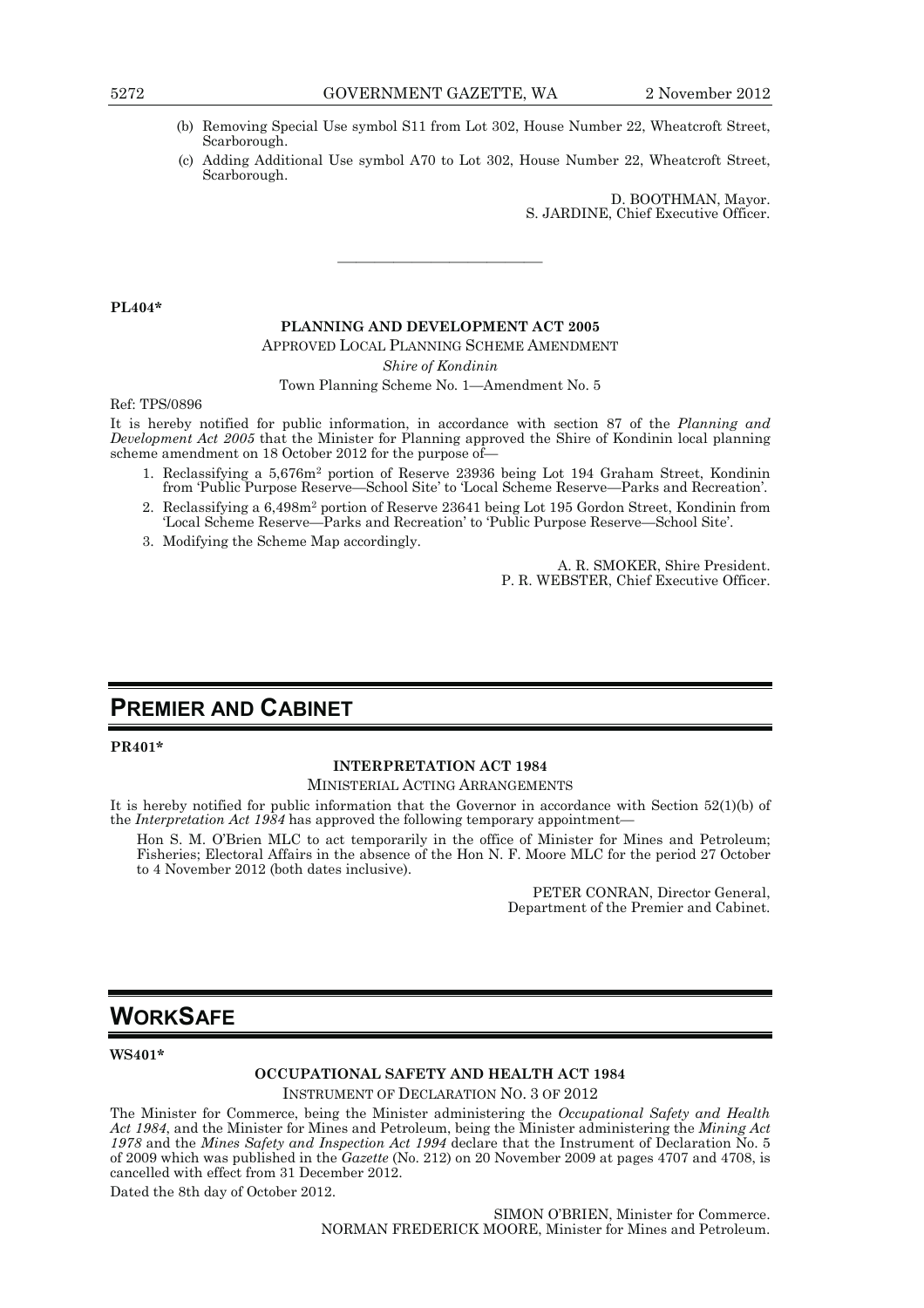## **DECEASED ESTATES**

#### **ZX401\***

#### **TRUSTEES ACT 1962**

DECEASED ESTATES

Notice to Creditors and Claimants

In the matter of Patricia Veronica Feehan, late of Grandview Aged Care Facility, 21 Aldwych Way, Joondalup, WA and formerly of 21 Majorca Elbow, Hocking, WA, deceased.

Creditors and other persons having claims (to which Section 63 of the *Trustees Act 1962,* relates) in respect of the estate of the deceased, who died at Joondalup, WA on 17 February 2012, are required by the trustee, Kelvin Ka Chuen Tang of Tang Legal, Suite 2, 191 James Street, Northbridge, Western Australia 6003, to send particulars of their claims to him by the 4th day of December 2012, after which date the trustee may convey or distribute the assets, having regard only to the claims of which he then has notice.

**ZX402** 

#### **TRUSTEES ACT 1962**  DECEASED ESTATES

———————————

Notice to Creditors and Claimants

Carole Patricia Helen Willmott, late of 77 Wyeree Road, Mandurah, in the State of Western Australia, deceased.

Creditors and other persons having claims (to which Section 63 of the *Trustees Act 1962*, relates) in respect of the estate of the deceased, who died on 28 June 2012, are required by the personal representative to send particulars of their claims to her care of Clement  $\&$  Co, Lawyers, Unit 2, 12 Sutton Street, Mandurah by 21 December 2012, after which date the personal representative may convey or distribute the assets having regard to the claims of which he/she then has notice.

CLEMENT & CO, as solicitors for the personal representative.

**ZX403** 

#### **TRUSTEES ACT 1962**  DECEASED ESTATES

———————————

Notice to Creditors and Claimants

Leslie George Douglas Brown, late of 505 Bluerise Cove, Falcon, in the State of Western Australia, deceased.

Creditors and other persons having claims (to which Section 63 of the *Trustees Act 1962,* relates) in respect of the estate of Leslie George Douglas Brown, deceased, who died on the 31st day of August 2010 at Perth in the said State are required by the personal representative Robyn Lila Brown of 505 Bluerise Cove, Falcon, Western Australia to send particulars of their claims to Peel Legal Barristers & Solicitors of PO Box 1995, Mandurah WA 6210 by the date one month following the publication of this notice, after which date the personal representative may convey or distribute the assets having regard only to the claims of which she has then had notice.

#### **ZX404**

#### **TRUSTEES ACT 1962**

———————————

DECEASED ESTATES

Notice to Creditors and Claimants

Caterina Caratti, late of Pam Corker House, 15 Eastcott Street, Waroona, in the State of Western Australia, Widow, deceased.

Creditors and other persons having claims (to which Section 63 of the *Trustees Act 1962,* relates) in respect of the estate of the deceased, who died on the 24th day of April 2012, are required by the Executors, being Mr Richard John Caratti, Mr Aldo Joseph Caratti, and Ms Mary Dolores Panizza, care of Mort & Associates, PO Box 20, Cannington, WA, 6987, to send particulars of their claims to them by the 7th day of December 2012, after which date the Executors may convey or distribute the assets, having regard only to claims of which they then have notice.

MORT & ASSOCIATES, as solicitor for the Executors.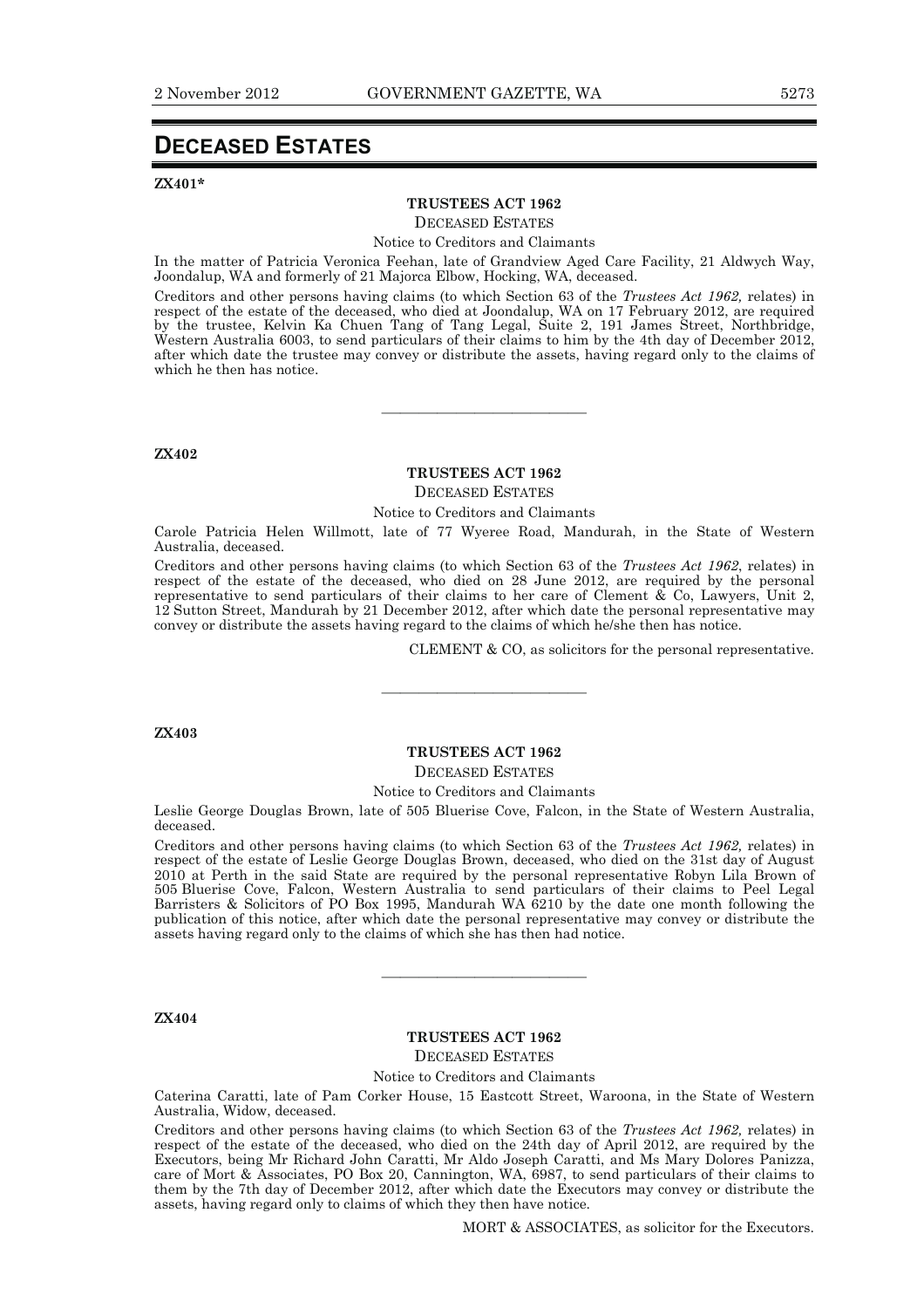**ZX405** 

#### **TRUSTEES ACT 1962**

DECEASED ESTATES

Notice to Creditors and Claimants

Creditors and other persons having claims (to which Section 63 of the *Trustees Act 1962,* relates) in respect of the Estates of the undermentioned deceased persons, are required by Perpetual Trustees WA Ltd, Level 12, 123 Pitt Street, Sydney NSW, to send particulars of such claims to the Company by the undermentioned date, after which date the said company may convey or distribute the assets, having regard only to the claims of which the Company then has notice.

Claims for the following estates expire one month after the date of publication hereof.

#### **Estate Late Francis John Tuohey**

Late of 44 John Street Midland WA, Surgical Bootmaker, Died 8 July 2012

**Estate Late Ivy Simmonds** 

Late of 19 Coffey Road Belmont WA, Home Duties, Died 30 May 2012

**Estate Late Dimitrije Petkovic** 

Late of 15B Ives Street Hamilton Hill WA, Labourer, Died 7 June 2012

**Estate Late Ramona Maxine Hall** 

Late of 2/19 Kerry Street Dianella WA, Home Duties, Died 3 July 2012

**Estate Late Pamela June Horwood** 

Late of 649 North Beach Road Gwelup WA, Custodian, Died 15 September 2012

**Estate Late Clifford John Weatherburn** 

Late of 1 Tanby Place Cooloongup WA, Fitter and Turner, Died 25 August 2012

#### **ZX406\***

#### **TRUSTEES ACT 1962**

———————————

### DECEASED ESTATES

Notice to Creditors and Claimants

Creditors and other persons having claims (to which Section 63 of the *Trustees Act 1962,* relates) in respect of the Estates of the undermentioned deceased persons are required to send particulars of their claims to me, on or before 2 December 2012 after which date I may convey or distribute the assets, having regard only to the claims of which I then have notice.

Angell, Audrey May, late of 105 Burton Road, Esperance, died 1.08.2012 (DE19861628 EM15)

Cullen, Frederick Charles James, late of Sarah Hardy Aged Care, 222 Cammillo Road, Kelmscott, died 7.02.2012 (DE33091810 EM35)

De, Fonseka Kathleen Adele Mary, late of 8 Garvey Place, Gosnells, died 20.09.2012 (DE19952918 EM35)

Duvery, Lillian Emma, late of 10 Horgan Street, Mosman Park, died 01.10.2012 (DE19802008 EM23)

Furze, June, late of William Carey Court, 450 Bussell Highway, Busselton, died 28.07.2012 (DE19782130 EM16)

Gale, Eve Naomi, also known as Eva Naomi Gale, late of Kohinoor Nursing Home, 34 Pangbourne Street, Wembley, formerly of Unit 1/205 Herbert Street, Doubleview, died 4.09.2012 (DE19812372 EM24)

Halvorsen, Hannah, late of 33 Drover Place, Wanneroo, died 26.09.2012 (DE19712313 EM13)

Jones, Walter Moulson, 86 Swan View Road, Swan View, died 30.07.2012 (DE19662511 EM110)

Madison, Margaret Anne, late of 12 Glastonbury Road, Armadale, died 13.08.2012 (DE33066396 EM15)

Miskin, Annie, late of Meath Care, 18 Hocking Road, Kingsley, died 1.10.2012 (DE19670818 EM213)

Orange, Kathleen, late of Karlarra House, 200 Forrest Circle, South Hedland, died 22.07.2010 (DE33099667 EM35)

Raeside, Cynthia Myrtle Teresa, late of Woodlake Aged Care, 40 Woodlake Retreat Kingsley, died 27.09.2012 (DE19791804 EM36)

Ricetti, Lorenzo, late of 6/19 Blackwood Avenue, Hamilton Hill, died 05.09.2012 (DE19962029 EM38) Smith, Flora Jemima, late of 5 Carbine Street, Ascot, died 6.10.2012 (DE19711010 EM23)

Stewart, Doris May, late of Bethanie Peel Nursing Home, 22 MacLaggan Turn, Coodanup, died 01.08.2012 (DE19840764 EM16)

Sugden, Haydn Norman, late of 2c Withnell Street, East Victoria Park, died 04.10.2012 (DE19910406 EM22)

Thomas, Bridget Elizabeth, late of Karri Lodge, 19 Hughie Edwards Drive, Merriwa, died 20.09.2012 (DE19931450 EM23)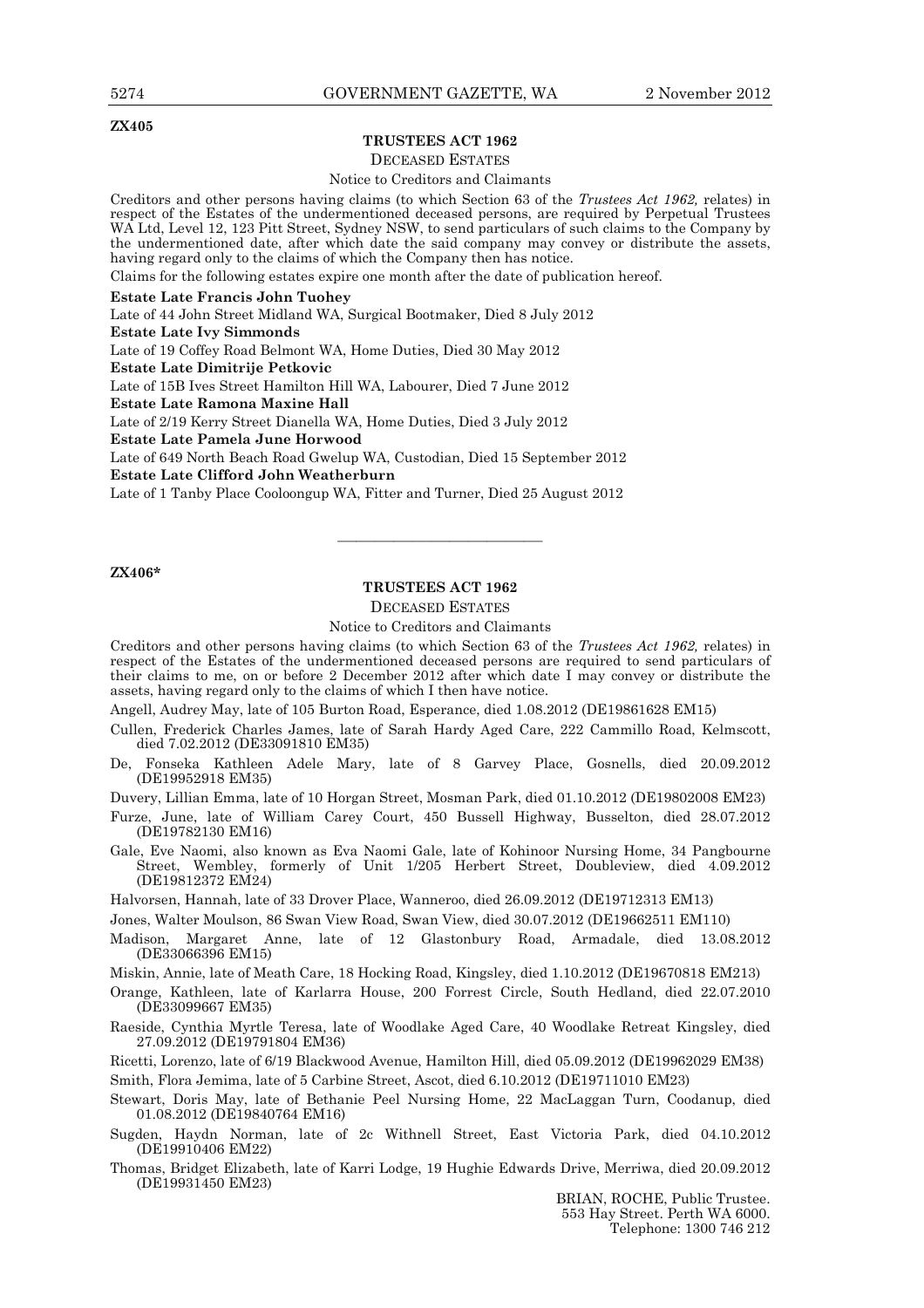## **PUBLIC NOTICES**

**ZZ401\*** 

#### **DISPOSAL OF UNCOLLECTED GOODS ACT 1970**

INTENTION TO APPLY TO COURT FOR AN ORDER TO SELL OR OTHERWISE DISPOSE OF GOODS VALUED IN EXCESS OF \$300

To Ray Bull and Regina Browne of 439 Berwick Street, East Victoria Park WA 6101, bailor.

You were given notice on 24 April 2012 that the Relocatable Structure situated at site 67 at 1 North Court, Horrocks WA 6535 were ready for redelivery.

Unless not more than one month after the date of the giving of this notice you either take redelivery of the goods or give directions for their redelivery, L. K. Barnes, S. J. Barnes, M. Rodgers and R. Rodgers of 1 North Court, Horrocks WA 6535, bailee, intend making an application to the Court for an order to sell or otherwise dispose of them in accordance with the Act.

———————————

Dated: 29 October 2012.

CATRIONA MACLEOD, Solicitor for the Bailee.

## *FREE!!* **E-MAIL NOTIFICATION SERVICE** *FREE!!*

State Law Publisher now offers a free email notification service for clients.

The "Information Bulletin" is published each Friday afternoon and contains up-to-date information regarding—

- **·** new Acts of Parliament including proclamations;
- **·** new Regulations
- **·** progress of Parliamentary Bills;
- **·** new subsidiary legislation gazetted;
- **·** repealed legislation;
- **·** reprinted legislation;
- **·** titles of *Government Gazettes* published during the week; and
- **·** miscellaneous items of interest.

All previous bulletins are also accessible from our website.

To subscribe, clients need to visit our home page and select "subscribe" under the heading Information Bulletin and follow the prompts.

Website Address: www.slp.wa.gov.au to subscribe.